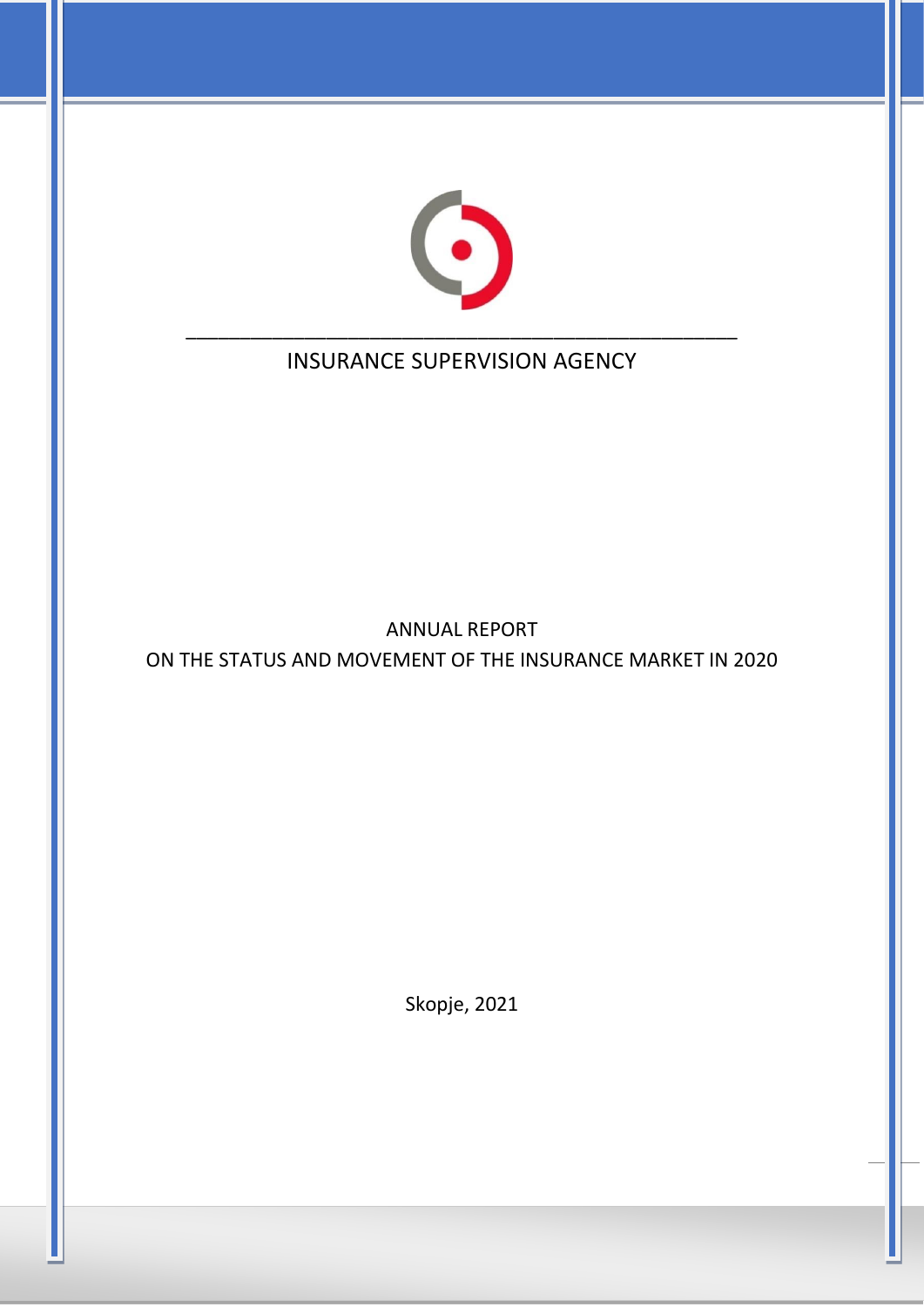*The report was prepared in accordance with Article 158-o of the Law on Insurance Supervision and for its preparation the Insurance Supervision Agency used data from its own records.*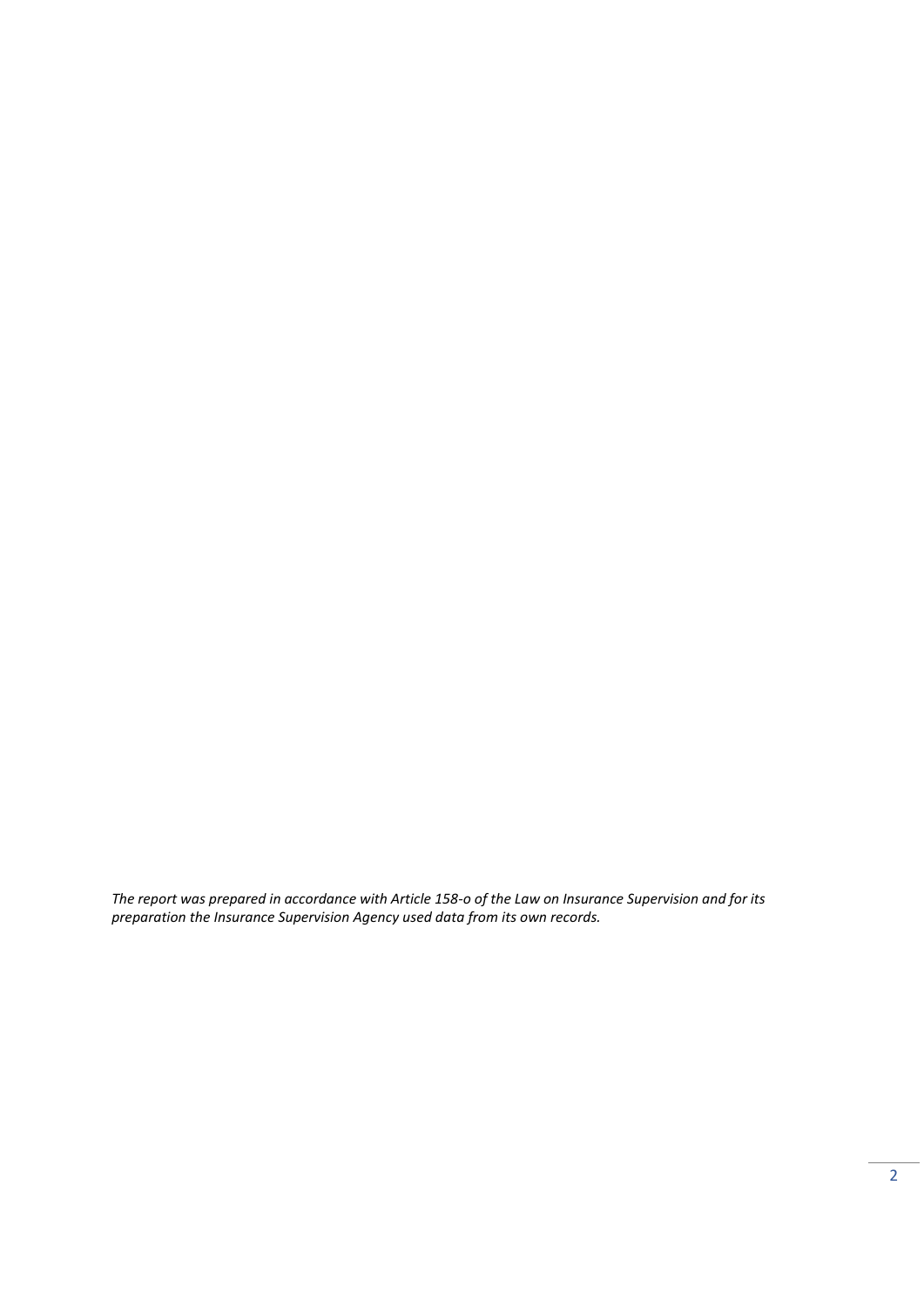## **TABLE OF CONTENTS**

| 2.        |  |
|-----------|--|
| <u>3.</u> |  |
| 3.1       |  |
| 3.1.1.    |  |
| 3.1.2.    |  |
| 3.1.3.    |  |
| 3.1.4.    |  |
| 3.1.5.    |  |
| 3.1.6.    |  |
| 3.1.7.    |  |
| 3.1.8.    |  |
| 3.1.9.    |  |
| 3.1.10.   |  |
| 3.1.11.   |  |
| 3.2.      |  |
| 3.2.1.    |  |
| 3.2.2.    |  |
| 3.3.      |  |
| 3.3.1.    |  |
| 3.3.2.    |  |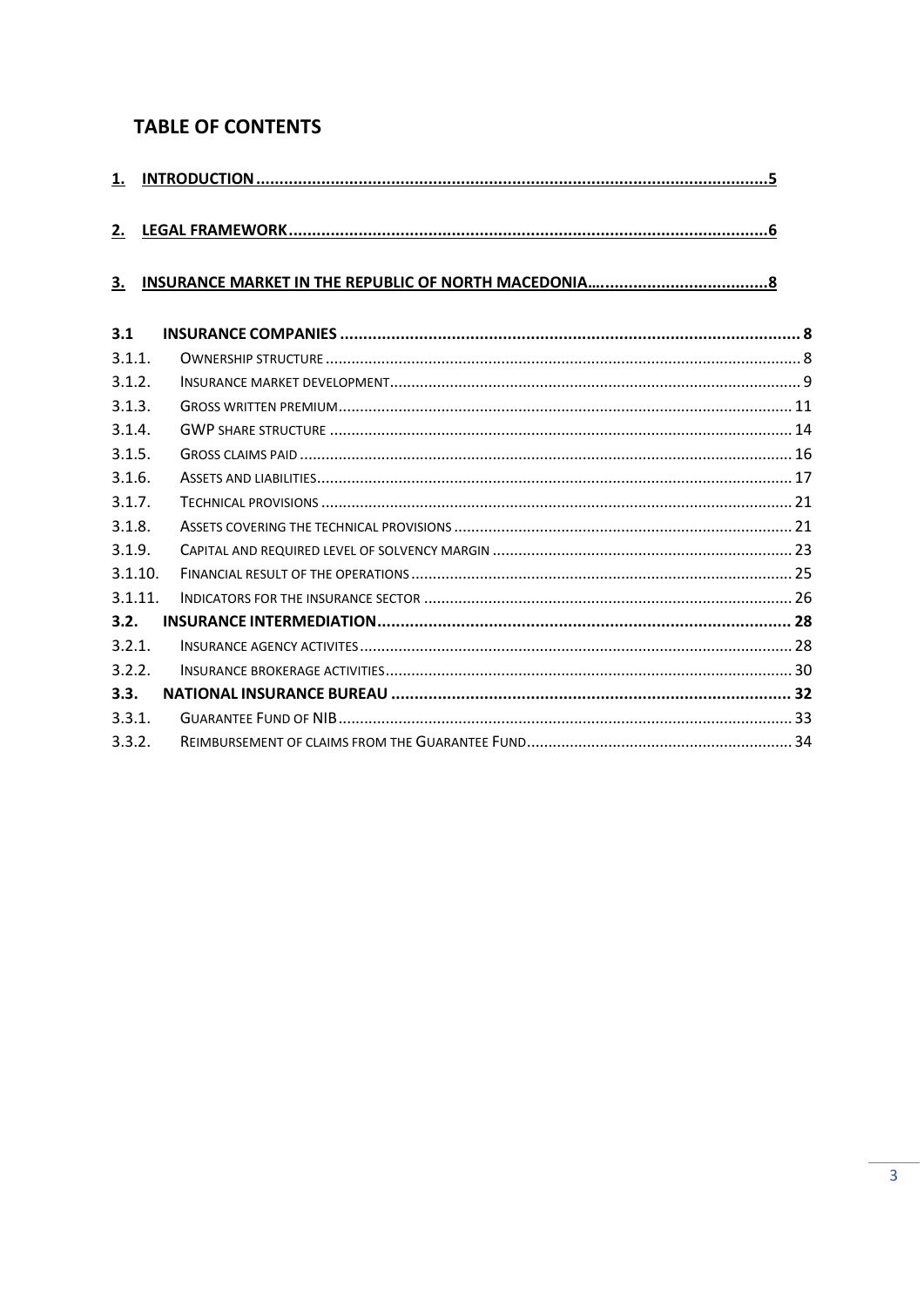## **LIST OF TABLES**

| Table 16: Assets covering technical reserves and mathematical reserve - life insurance23      |  |
|-----------------------------------------------------------------------------------------------|--|
|                                                                                               |  |
|                                                                                               |  |
| Table 19: Structure of sales channels for insurance policies according to realized GWP 28     |  |
|                                                                                               |  |
|                                                                                               |  |
|                                                                                               |  |
| Table 23: Reported and accepted claims for damagaes to be reimbursed by the Guarantee Fund 34 |  |

# **LIST OF CHARTS**

| Chart 9: Coverage of net technical reserves in non-life insurance companies 22   |
|----------------------------------------------------------------------------------|
|                                                                                  |
| Chart 11: Movement of the capital and solvency margin in insurance companies  24 |
|                                                                                  |
|                                                                                  |
|                                                                                  |
|                                                                                  |
|                                                                                  |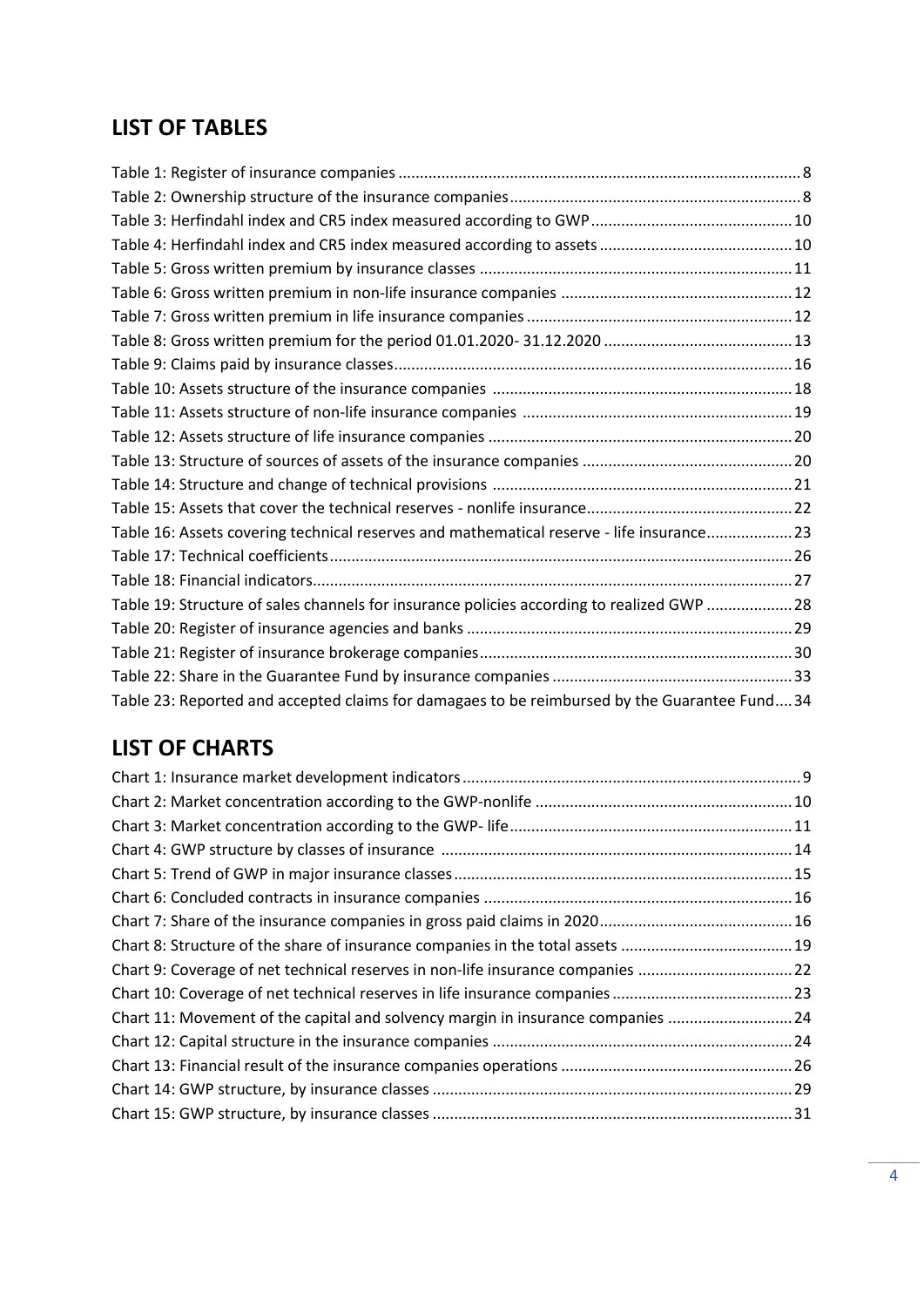## **1. INTRODUCTION**

<span id="page-4-0"></span>The Insurance Supervision Agency (hereinafter "ISA") is an independent regulatory body on the insurance market that exercises public authority, established by the Law on Insurance Supervision and the Law on Compulsory Traffic Insurance. ISA aims to contribute to the legal and efficient functioning of the insurance market in the country, for its continuous development, for the protection of the rights and interests of the insured, as well as for the promotion of the financial stability of the country.

At the end of 2020, 16 insurance companies are actively operating on the insurance market in the Republic of North Macedonia, out of which 11 companies perform non-life insurance operations, whereas 5 - life insurance operations. In the field of intermediation, there are 40 active insurance brokerage companies, 10 insurance representation companies and 7 banks that perform insurance representation activities at the end of 2020.

In 2020, a gross written premium (hereinafter: "GWP") in amount of 10.06 billion MKD was realized, which is a decrease of 4.89% compared to GWP realized in 2019 (2019: 10.58 billion MKD). In the nonlife insurance sector, the GWP was in amount of 8.32 billion MKD (2019: 8.7 billion MKD), i.e. a decrease of 4.88% compared to 2019. At the same time, in life insurance, the GWP was realized in amount of 1.74 billion MKD (2019: Denar 1.83 billion), which is a decrease of 4.93%.

As of 31.12.2020, insurance companies have assets in amount of 25.67 billion MKD, which is an increase of 7.34% compared to last year (2019: 23.92 billion MKD). The total calculated capital of insurance companies increased by 5.53% compared to 2019, i.e. at the end of 2019 amounted to 7.01 billion MKD. The solvency margin, as the main indicator for assessing the stability of the insurance sector is 1.64 billion MKD, which means that the capital of the insurance sector is 4.3 times above the level of the solvency margin.

During 2020, the insurance sector had a profit of 456.81 million MKD. The non-life insurance companies had a loss of 273.81 million MKD, while the life insurance companies realized a profit after tax of 177.86 million MKD.

In the field of legislation, in 2020, amendments to the Law on Insurance Supervision: 3 ammendments of the already existing bylaws and 3 new bylaws were adopted.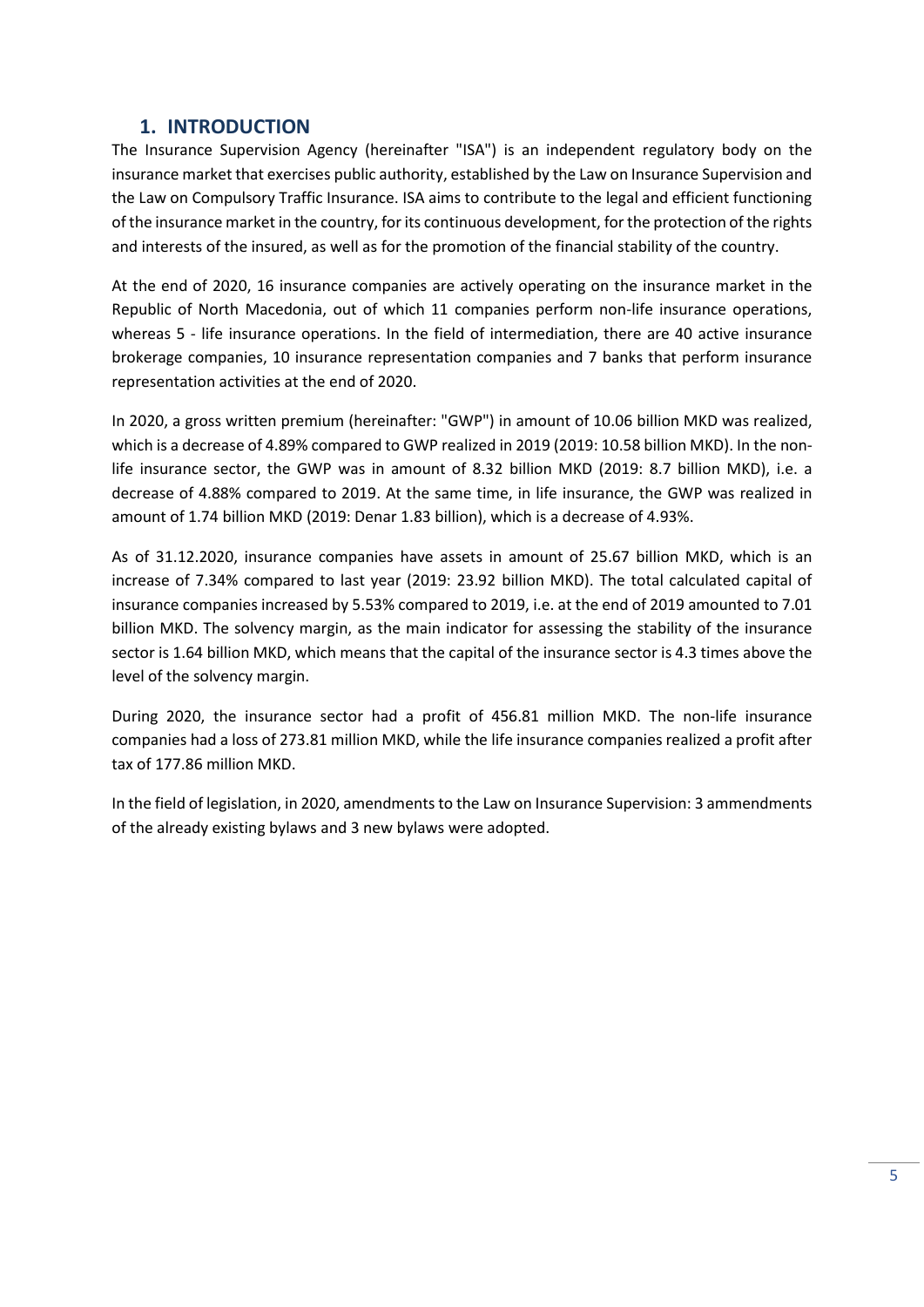#### <span id="page-5-0"></span>**2. LEGAL FRAMEWORK**

Law on Insurance Supervision ("Official Gazette of the Republic of Macedonia" No. 27/02, 98/02, 79/07, 88/08, 67/10, 44/11, 112/11, 188/13, 30/14 , 43/14, 112/14, 153/15, 92/15, 23/16, 83/18 and 198/18 and "Official Gazette of the Republic of North Macedonia" No. 101/19 and 31/20), the Law on Compulsory Traffic Insurance ("Official Gazette of the Republic of Macedonia" No. 88/05, 70/06, 81/08, 47/11, 135/11, 112/14 and 145/15 and "Official Gazette of the Republic of North Macedonia" No. 220/19), the Law on Voluntary Health Insurance ("Official Gazette of the Republic of Macedonia" no. 145/12 and 192/15), the Law on Payment of Pensions and Pension Benefits in the Field of Fully Funded Pension Insurance ("Official Gazette of the Republic of Macedonia" No. 11/12, 147/15 and 30/16) and the Law on Prevention of Money Laundering and Financing of Terrorism ("Official Gazette of the Republic of Macedonia" No. 120/18, 275/19 and 317/20) constitute the basic legal framework that regulates the conditions and the manner of performing insurance and reinsurance activities, the manner and conditions of performing insurance mediation activities and the implementation of supervision over the operations of insurance companies, insurance brokerage companies and insurance representation companies.

The wider legal framework is represented by the Law on Obligations ("Official Gazette of the Republic of Macedonia" no. 18/01, 4/02, 5/03, 84/08, 81/09, 161/09 and 123/13) in the part that refers to insurance contracts and the Law on Trade Companies ("Official Gazette of the Republic of Macedonia" No. 28/04, 84/05, 25/07, 87/08, 42/10, 48/10, 24/11, 166 / 12, 70/13, 119/13, 120/13, 187/13, 38/14, 41/14, 138/14, 88/15, 192/15, 6/16, 30/16 and 61/16 , 64/18 and 120/18).

**The Law on Insurance Supervision** incorporates the insurance principles and standards of the International Insurance Supervisors Association (IAIS) as well as the European Union (EU) Insurance Directives. This law regulates the establishment and operation of insurance companies, risk management, the role of authorized actuaries, keeping business books and reports, internal and external audit, insurance representation and mediation, supervision of insurance companies, ISA operation, the implementation of the supervision and the decision-making procedure by ISA, the work of the insurance and reinsurance pools, the cooperation with the supervisory bodies and bodies of the EU, as well as the penal provisions.

In 2020, the Law on Amending the Law on Insurance Supervision ("Official Gazette of the Republic of Macedonia" No. 31/2020) was adopted, which prescribes that before conducting the misdemeanor proceedings established by this Law, the Agency should propose the perpetrator a reconciliation by issuing a misdemeanor payment order, pursuant to the Law on Misdemeanors. Moreover, these amendments shall amend the amount of part of the fines, prescribed for certain misdemeanors committed in accordance with this Law.

Compulsory traffic insurance is regulated by the **Law on Compulsory Traffic Insurance**, which regulates compulsory insurance contracts, minimum insurance amounts, deadlines for reporting and compensation by insurance companies, determining the right to mediation, the competencies of the Guarantee Fund, change of the manner of determining the premium tariffs through the functioning of the Automobile Liability Insurance Commission and the penal provisions for the insurance companies and the National Insurance Bureau. Also, the Law provides for the facilitation of crossborder provision of insurance services through the establishment of the so-called Authorized Representative for Damages and Establishment of a Service for Compensation of Damages, by which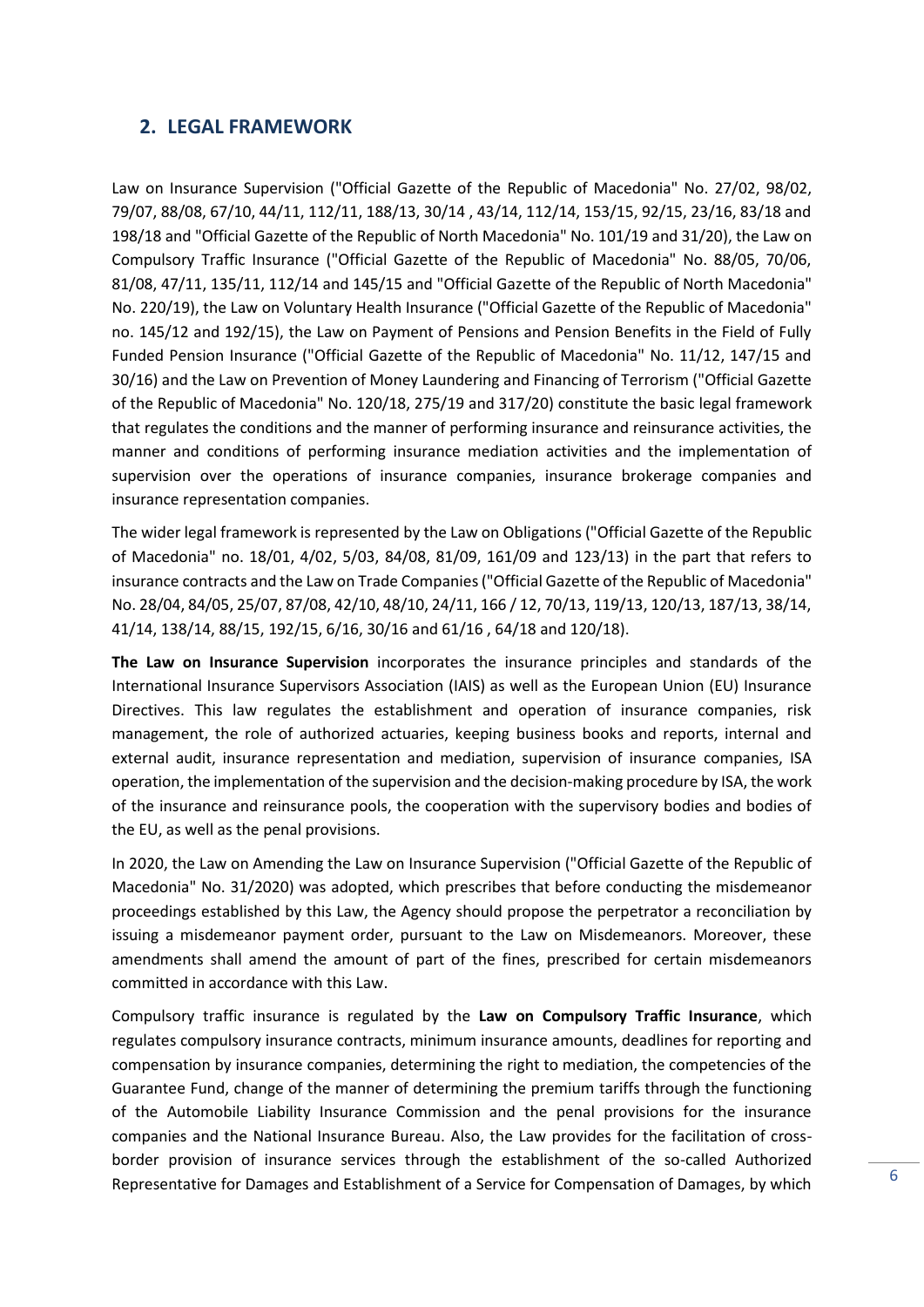these activities will be actualized at the moment of accession of the Republic of Macedonia to the European Union.

The **Law on Voluntary Health Insurance** provides a legal opportunity and opens a wide field of action for insurance companies to offer packages of health services that are already covered by the system of compulsory health insurance. Voluntary health insurance is regulated both additionally and privately. The additional health insurance ensures the coverage of the costs on behalf of participation with personal funds when using health services from the compulsory health insurance (co-payment), in accordance with the regulations from the compulsory health insurance and health care. Private health insurance provides coverage of the costs for using the health services for a higher standard of health services arising from the compulsory health insurance, the costs for covering the health services used in the additional activity, as well as for using the health services in health institutions outside the network of health institutions in which the health activity is performed and in the legal entities that make, issue and service orthopedic and other aids.

**The Law on Payment of Pensions and Pension Benefits in the field of Fully Funded Pension Insurance** completes the regulation of fully funded pension insurance in the Republic of North Macedonia by regulating the deaccumulation phase, i.e. the Law regulates the payment of pensions from the second and third pension pillar. The law regulates thoroughly the types of second pillar pension payments (programmed withdrawals, lifetime annuities and their combination), the types of third pillar pension benefits payments (programmed withdrawals, annuities, one-time and multiple payments), the characteristics and rules of payments and the manner and the procedure for acquiring the right to age, disability and family pension from the second pillar, as well as the procedure for acquiring the right to pension compensation from the third pillar.

The law also regulates which institutions will be able to pay pensions and pension benefits from the second and third pillar - pension companies and life insurance companies. Also, in order to increase the transparency of the choice of pension from the second pillar and pension compensation from the third pillar, a centralized electronic listing system is established, through which they submit applications for quotations for different types of payments and will receive offers from the pension and insurance companies.

**The Law on Prevention of Money Laundering and Financing of Terrorism** establishes the competence of ISA to conduct supervision over the insurance market, which is subject to regulation by this law, and in particular the part of the implementation of measures and actions for prevention of money laundering and financing of terrorism.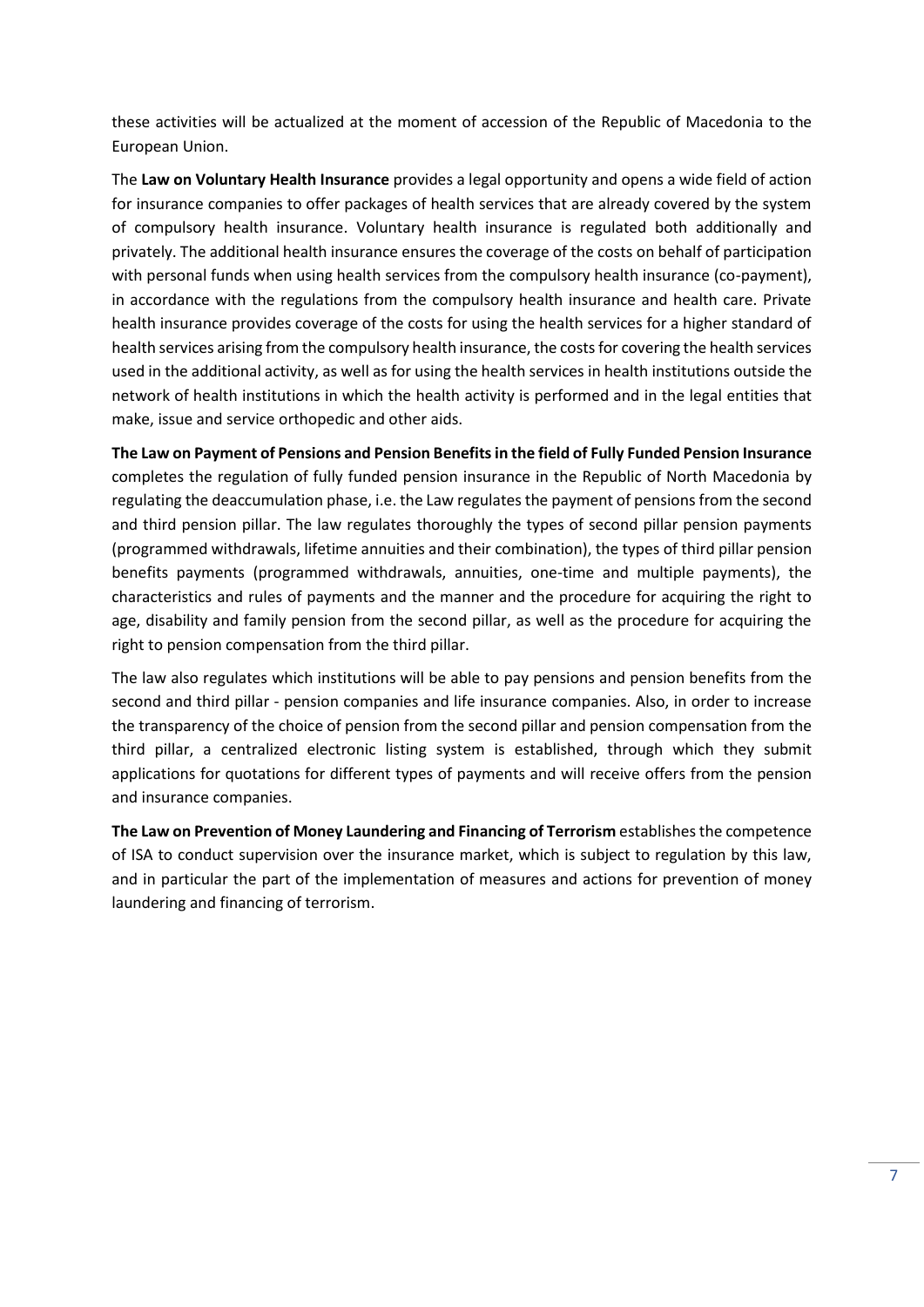## <span id="page-7-0"></span>**3. INSURANCE MARKET IN THE REPUBLIC OF NORTH MACEDONIA**

### <span id="page-7-1"></span>**3.1INSURANCE COMPANIES**

During 2020, 16 insurance companies operated on the insurance market, of which 5 insurance companies operate with life insurance, while the remaining 11 work with non-life insurance. Only one company, in addition to non-life insurance, has a license to perform reinsurance activities. (Table 1).

#### <span id="page-7-3"></span>**Table 1:** Register of insurance companies

|    | <b>Insurance undertaking name</b>                            | <b>Insurance segment</b> |
|----|--------------------------------------------------------------|--------------------------|
|    | JSC for Insurance and Reinsurance MAKEDONIJA - Skopje Vienna | Non-life insurance       |
|    | <b>Insurance Group</b>                                       | and reinsurance          |
| 2  | <b>TRIGLAV Insurance JSC Skopje</b>                          |                          |
| 3  | SAVA Insurance JSC Skopje                                    |                          |
| 4  | JSC on Insurance EUROINS Skopje                              |                          |
| 5  | JSC on Insurance WINNER - Vienna Insurance Group Skopje      |                          |
| 6  | JSC on Insurance EUROLINK Skopje                             | Non-life insurance       |
| 7  | <b>GRAWE Insurance Nonlife JSC Skopje</b>                    |                          |
| 8  | Insurance Undertaking UNIQA JSC Skopje                       |                          |
| 9  | National Insurance Group INSURANCE POLICY JSC Skopje         |                          |
| 10 | <b>HALK INSURANCE JSC Skopje</b>                             |                          |
| 11 | CROATIA INSURANCE JSC - Non-life Insurance Undertaking       |                          |
| 12 | CROATIA Insurance JSC - Life Insurance Undertaking           |                          |
| 13 | <b>GRAWE Insurance JSC Skopje</b>                            |                          |
| 14 | JSC on Insurance WINNER Life - Vienna Insurance Group Skopje | Life Insurance           |
| 15 | Insurance Undertaking UNIQA Life JSC Skopje                  |                          |
| 16 | <b>TRIGLAV Life Insurance JSC Skopje</b>                     |                          |

Source*: ISA*

Insurance companies at the end of 2020 employ 1.876 workers, which is a decrease of 3.70 of hired labor compared to 2019 (2019: 1,948).

### <span id="page-7-2"></span>**3.1.1. Ownership structure**

Insurance companies are predominantly owned by foreign legal entities in the financial sector (80.11%), which are partially or fully present in 14 out of 16 insurance companies on the market in total (Table 2). 12 insurance companies are part of insurance groups based in EU member states, while two insurance companies are fully owned by domestic investors.

<span id="page-7-4"></span>**Table 2:** Ownership structure of the insurance companies (percentage)

|                                   | 2020     | 2019   | 2018   |
|-----------------------------------|----------|--------|--------|
| 1. Foreign shareholders           | 80.11%   | 79.51% | 87.29% |
| 1.1. Natural persons              | 0.33%    | 0.04%  | 0.05%  |
| 1.2. Non-financial legal entities | $0.00\%$ | 0.00%  | 0.00%  |
| 1.3. Financial institutions       | 79.78%   | 79.46% | 87.24% |
| 2. Domestic shareholders          | 19.86%   | 20.46% | 12.67% |
| 2.1. Natural persons              | 4.88%    | 4.97%  | 5.86%  |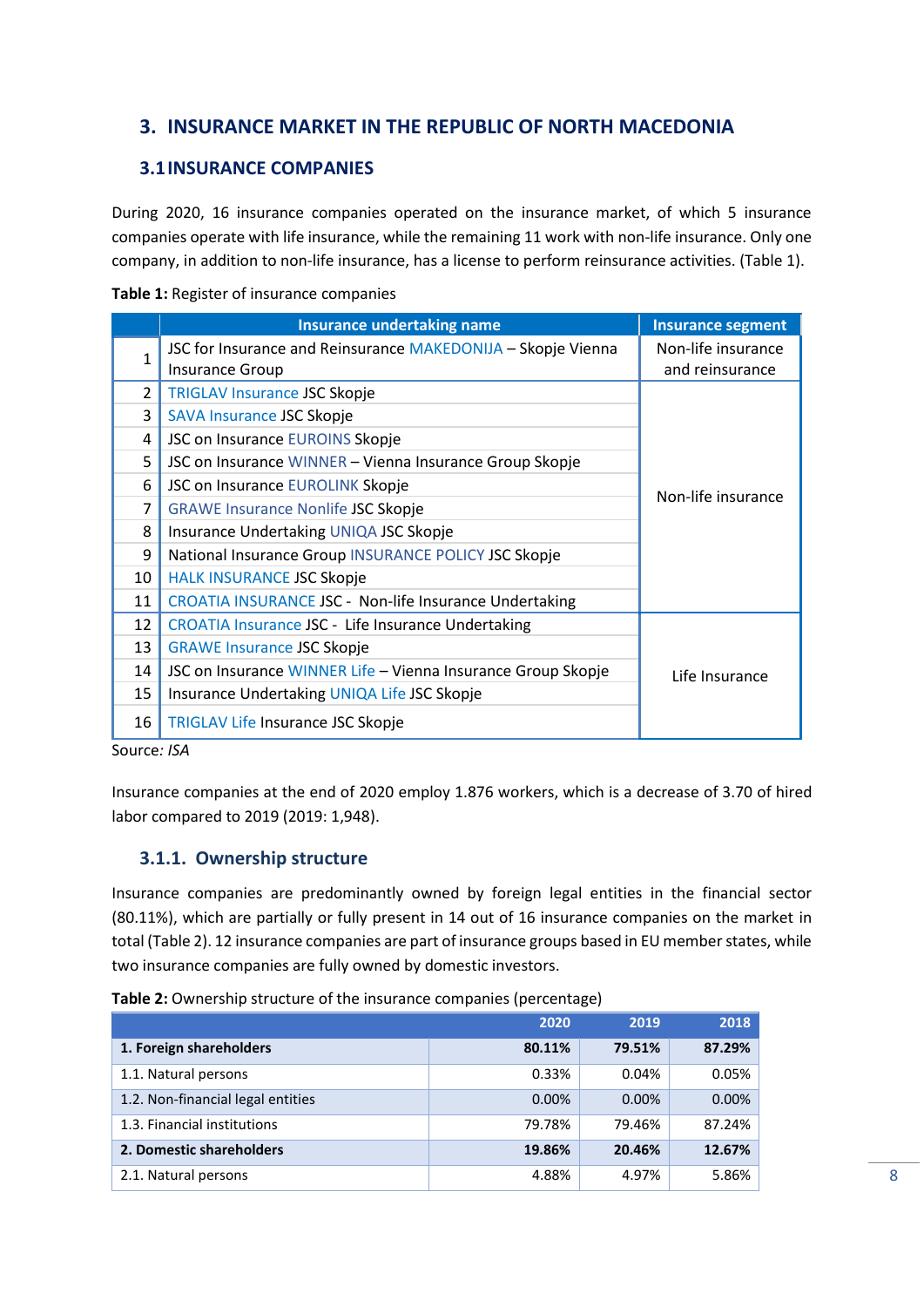| 2.2. Non-financial legal entities | 0.61%   | 0.91%   | 5.10%   |
|-----------------------------------|---------|---------|---------|
| 2.3. Financial institutions       | 14.37%  | 14.58%  | 1.72%   |
| 3. State-ownership                | 0.03%   | 0.03%   | 0.04%   |
| <b>TOTAL</b>                      | 100.00% | 100.00% | 100.00% |

#### <span id="page-8-0"></span>**3.1.2. Insurance market development**

The basic indicator that measures the degree of development of the insurance market is the degree of penetration and the degree of density<sup>1</sup>. Data on the level of insurance penetration in 2020 show that total GWP in the country participates with 1.52% in the gross domestic product which is the same as the previous year (2019: 1.52%) while the degree of density is 4,848 MKD per capita<sup>2</sup>, which is a decrease of 4.85% compared to the previous year (Chart 1).



<span id="page-8-1"></span>**Chart 1**: Insurance market development indicators (million MKD; right axis - percentage)

The insurance sector in the Republic of North Macedonia is characterized by low concentration which is a prerequisite for functional market competition. The Herfindahl index, calculated through GWP, in 2020 is 769.56 (2019: 792.42). A similar result shows the measurement of the index through the assets of insurance companies - 838.02 in 2020 (2019: 821.71)<sup>3</sup>.

Analyzed by groups of insurances, higher concentration is present in life insurance, due to the small number of companies in this domain. In life insurance companies, the Herfindal index, measured according to GWP is 2,788.97 (2019: 3,157.74), while, measured according to the assets of the companies, is 3,077.21 (2019: 3,083.38).

In non-life insurance, the indicators show a low concentration, with the measurement through the Herfindahl index according to GWP in 2020 being 1,003.06 (2019: 1,020.43) and showing a decrease

$$
HI = \sum_{i=1}^{n} (S_i)^2
$$

 $1$  The degree of penetration is calculated as the ratio of gross written premium and gross domestic product, and the degree of density as the ratio of gross written premium and the number of inhabitants in the country

 $^2$  The data on the number of inhabitants is for 2019, as the last published data on the population from the SSO.

<sup>&</sup>lt;sup>3</sup> The Herfindahl index is calculated according to the formula:

where S is the share of each insurance company in the total assets (gross written premium) of the insurance sector, and n is the total number of institutions in the respective segment. When the index moves in the range of 1,000 units to 1,800 units, the level of concentration of the insurance sector is considered acceptable.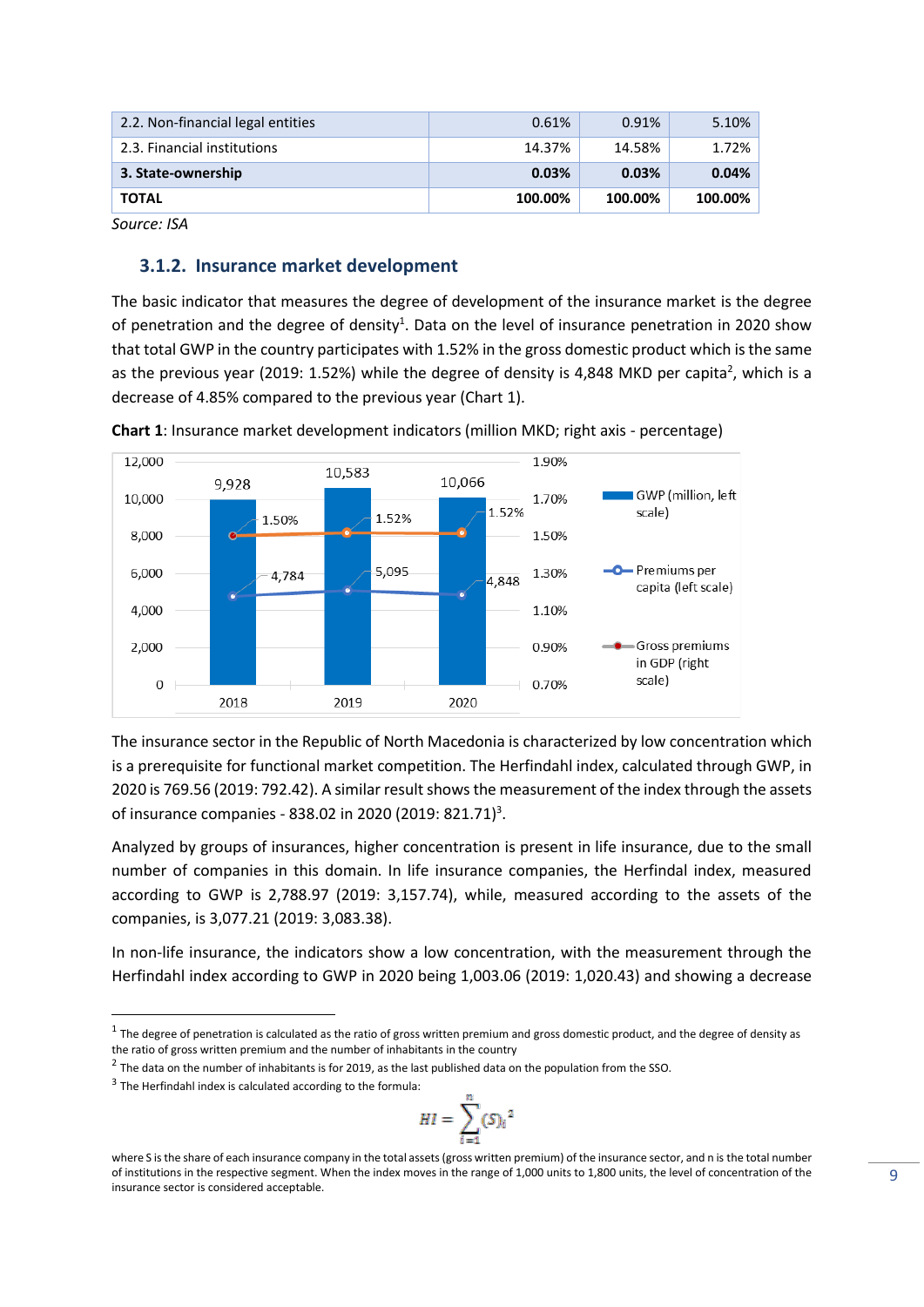compared to last year, while the same indicator measured by companies' assets is 1,070, 59 (2019: 1,058.79).

The CR5<sup>4</sup> indicator, measured through the share in GWP of non-life insurance companies, in 2020 decreased by 56.86% (2019: 57.99%).

The following are tables showing the movements of the Herfindahl index and the concentration indicator of the first five insurance companies (CR5):

|              | 2020              |                 | 2019              |                 | 2018              |                 |
|--------------|-------------------|-----------------|-------------------|-----------------|-------------------|-----------------|
|              | <b>Herfindahl</b> | CR <sub>5</sub> | <b>Herfindahl</b> | CR <sub>5</sub> | <b>Herfindahl</b> | CR <sub>5</sub> |
| Whole sector | 769.56            | 47.03%          | 792.42            | 47.87%          | 830.10            | 50.46%          |
| Non-life     | 1,003.06          | 56.86%          | 1,020.43          | 57.99%          | 1,061.77          | 60.67%          |
| Life         | 2,788.97          | 100.00%         | 3,157.74          | 100.00%         | 3,374.55          | 100.00%         |

<span id="page-9-0"></span>

*Source: ISA*

<span id="page-9-1"></span>**Table 4**: Herfindahl index and CR5 index measured according to assets

| 2020         |                   | 2019            |                   | 2018            |                   |                 |
|--------------|-------------------|-----------------|-------------------|-----------------|-------------------|-----------------|
|              | <b>Herfindahl</b> | CR <sub>5</sub> | <b>Herfindahl</b> | CR <sub>5</sub> | <b>Herfindahl</b> | CR <sub>5</sub> |
| Whole sector | 838.02            | 54.15%          | 821.71            | 53.50%          | 827.41            | 53.86%          |
| Non-life     | 1.070.59          | 60.69%          | 1,058.79          | 60.64%          | 1.097.37          | 62.15%          |
| Life         | 3,077.21          | 100.00%         | 3,083.30          | 100.00%         | 3,085.58          | 100.00%         |

*Source: ISA*

At the end of 2020, regarding the market concentration in the field of non-life insurance, 4 insurance companies cross the threshold of participation with over 10% in the total GWP. Thereby, on the insurance market in the Republic of North Macedonia, not a single company exceeds the threshold of over 20% market share (Chart 2).

<span id="page-9-2"></span>**Chart 2:** Market concentration according to the gross written premium in 2020, in the group of nonlife insurance (percentage)



#### *Source: ISA*

In the group of life insurance, two life insurance companies have a dominant share (Chart 3).

<sup>&</sup>lt;sup>4</sup> The CR5 indicator represents the share of the first 5 insurance companies with the largest share in the overall structure.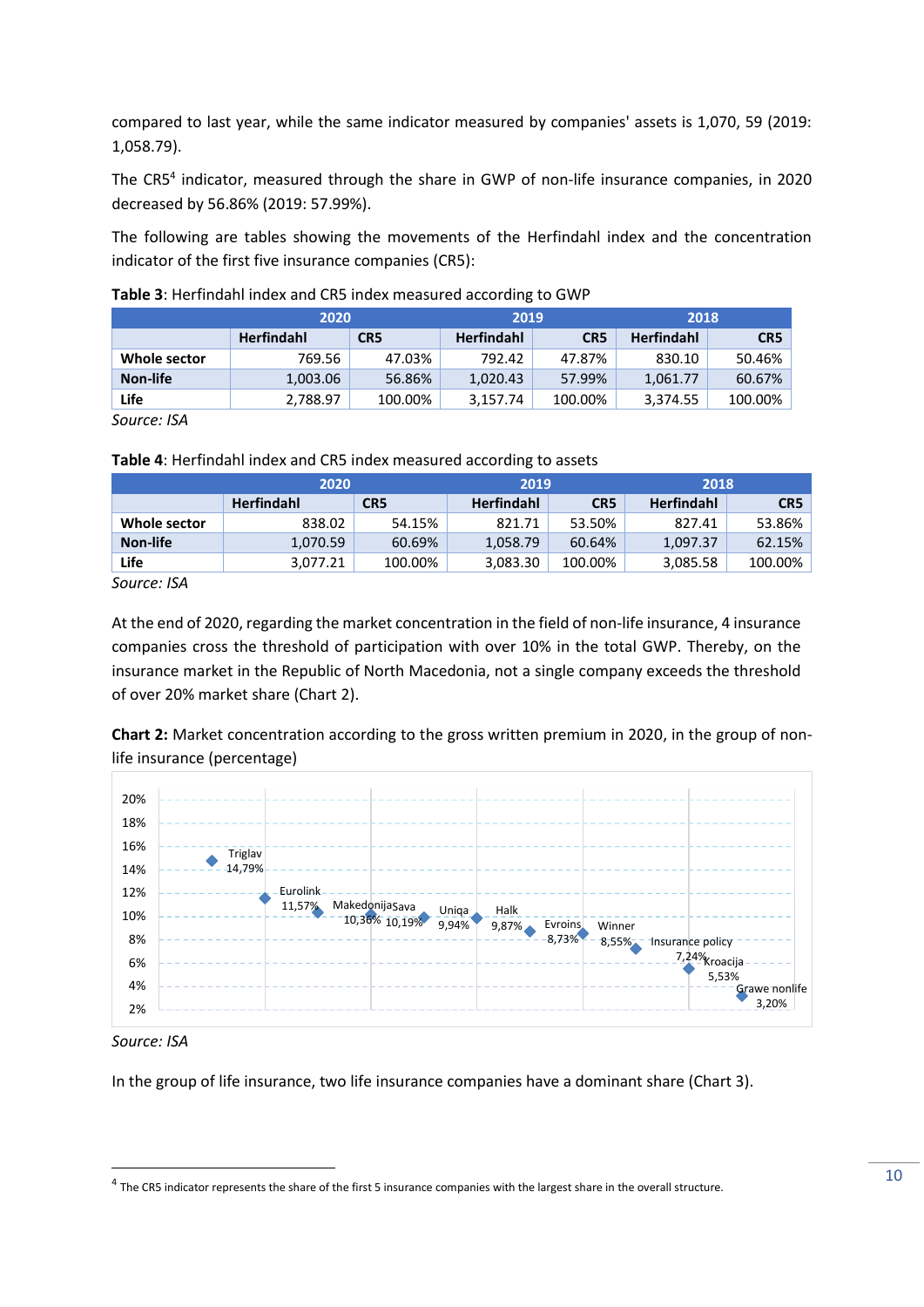<span id="page-10-2"></span>**Chart 3**: Market concentration according to the gross written premium in 2020, in the group of life insurance (percentage)

|            | Croatia life, 37.61%<br>∘ |                            |
|------------|---------------------------|----------------------------|
| 36%        | Grawe, 30.71%             |                            |
| 31%<br>26% | o                         |                            |
| 21%        | Winner life, 17.56%       |                            |
| 16%        | Uniqa life, 10.50%        |                            |
| 11%<br>6%  | O                         | $\sim$ Triglav life, 3.63% |

*Source: ISA*

#### <span id="page-10-0"></span>**3.1.3. Gross written premium**

GWP in insurance and reinsurance in non-life insurance companies includes all amounts of premium that are agreed (written policies) in the current accounting period, whether they fully or partially refer to the next period, whereas in life insurance the total policy premium includes all premiums paid by the end of the accounting period.

In 2020, GWP in total amount of 10.06 billion MKD was realized (Table 5), which is a decrease of 4.89% compared to GWP realized in 2019 (2019: 10.58 billion MKD).

| <b>Insurance class</b>                              | <b>Gross written premium</b><br>(GWP) |            | <b>Dynamics</b> |         | <b>Share in the total</b><br><b>GWP</b> |
|-----------------------------------------------------|---------------------------------------|------------|-----------------|---------|-----------------------------------------|
|                                                     | 2020                                  | 2019       | 20/19           | 2020    | 2019                                    |
| 01. Accident Insurance                              | 748,395                               | 694,16     | 7.81%           | 7.43%   | 6.56%                                   |
| 02. Health Insurance                                | 273,649                               | 188,885    | 44.88%          | 2.72%   | 1.78%                                   |
| 03. Motor vehicle insurance- Casco                  | 823,735                               | 838,236    | $-1.73%$        | 8.18%   | 7.92%                                   |
| 05. Aircraft Insurance - Casco                      | 9,084                                 | 53,321     | $-82.96%$       | 0.09%   | 0.50%                                   |
| 06. Vessel Insurance - Casco                        | 1,104                                 | 565        | 95.40%          | 0.01%   | 0.01%                                   |
| 07. Insurance of goods in transit - Casco           | 84,696                                | 81,562     | 3.84%           | 0.84%   | 0.77%                                   |
| 08. Property insurance against fire                 | 768,207                               | 751,603    | 2.21%           | 7.63%   | 7.10%                                   |
| 09. Other property insurance                        | 1,092,265                             | 1,020,798  | 7.00%           | 10.85%  | 9.65%                                   |
| 10. Motor third party liability/MTPL                | 4,136,297                             | 4,577,080  | $-9.63%$        | 41.09%  | 43.25%                                  |
| 11. Aircraft third-party liability insurance        | 6,787                                 | 14,336     | $-52.66%$       | 0.07%   | 0.14%                                   |
| 12. Water vessel third-party liability<br>insurance | 2,709                                 | 3,063      | $-11.56%$       | 0.03%   | 0.03%                                   |
| 13. Other liability insurance                       | 211,97                                | 226,948    | $-6.60%$        | 2.11%   | 2.14%                                   |
| 14. Credits                                         | 25,158                                | 12,927     | 94.62%          | 0.25%   | 0.12%                                   |
| 15. Insurance of guarantees                         | 536                                   | 1241       | $-56.81%$       | 0.01%   | 0.01%                                   |
| 16. Insurance against financial loss                | 64,478                                | 67,203     | $-4.05%$        | 0.64%   | 0.63%                                   |
| 17. Legal Protection                                | 8                                     | 5          | 60.00%          | 0.00%   | 0.00%                                   |
| 18. Travel assistance insurance                     | 76,325                                | 220,692    | $-65.42%$       | 0.76%   | 2.09%                                   |
| 19. Life Insurance                                  | 1,438,761                             | 1,603,231  | $-10.26%$       | 14.29%  | 15.15%                                  |
| 20. Insurance of marriage or childbirth             | 0                                     | 1,02       |                 | 0.00%   |                                         |
| 21. Unit-linked insurance                           | 301,742                               | 226,538    | 33.20%          | 3.00%   | 2.14%                                   |
| <b>Total</b>                                        | 10,065,906                            | 10,583,414 | $-4.89%$        | 100.00% | 99.99%                                  |
| <b>Total Non-Life Insurance</b>                     | 8,325,403                             | 8,752,625  | $-4.88%$        | 82.71%  | 82.70%                                  |
| <b>Total Life Insurance</b>                         | 1,740,503                             | 1,830,789  | $-4.93%$        | 17.29%  | 17.30%                                  |

<span id="page-10-1"></span>**Table 5**: Gross written premium by insurance classes (thousands MKD)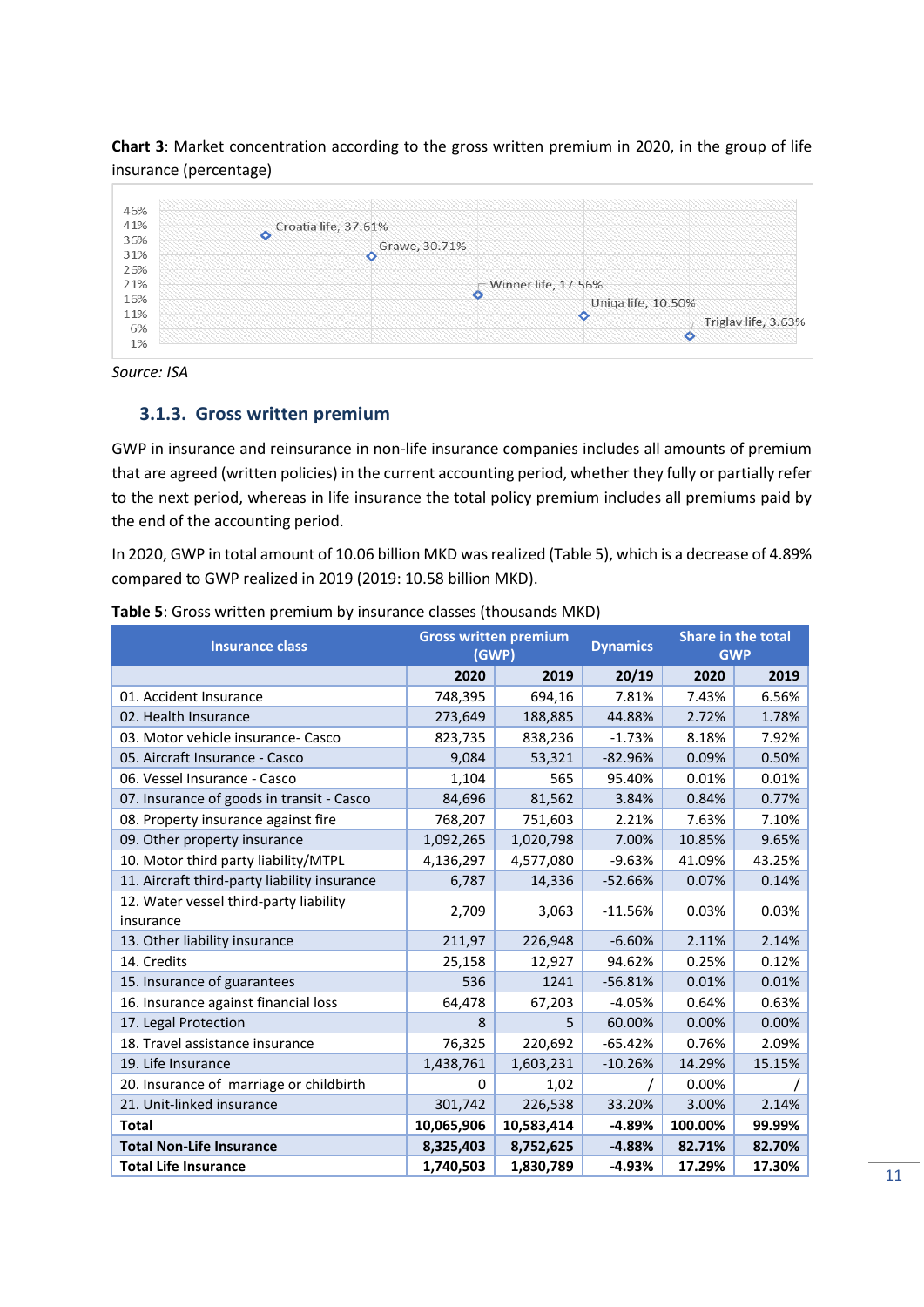The negative trend is present in both segments of insurance, with the non-life insurance realizing GWP in amount of 8.32 billion MKD (2019: 8.75 billion MKD), or 82.71% of the total GWP of the insurance sector, and represents an increase of 4.88% compared to 2019. During 2020, no reinsurance premium was realized (2019: 0).

Individually, compared to 2019, a decrease in GWP was registered in 8 non-life insurance companies (Table 6).

|                | <b>Gross written premium</b><br><b>Dynamics</b> |           |           |           |                           |            |  |
|----------------|-------------------------------------------------|-----------|-----------|-----------|---------------------------|------------|--|
| NO.            | <b>Insurance companies</b>                      |           |           |           | <b>Share in the total</b> |            |  |
|                |                                                 |           | (GWP)     |           |                           | <b>GWP</b> |  |
|                |                                                 | 2020      | 2019      | 20/19     | 2020                      | 2019       |  |
| 1              | <b>TRIGLAV</b>                                  | 1,231,614 | 1,424,892 | $-13.56%$ | 14.79%                    | 16.28%     |  |
| $\overline{2}$ | <b>EUROLINK</b>                                 | 963,579   | 1,013,069 | $-4.89%$  | 11.57%                    | 11.57%     |  |
| 3              | <b>MAKEDONIJA</b>                               | 862,860   | 927,978   | $-7.02%$  | 10.36%                    | 10.60%     |  |
| 4              | <b>SAVA</b>                                     | 848,398   | 886,426   | $-4.29%$  | 10.19%                    | 10.13%     |  |
| 5              | <b>UNIQA</b>                                    | 827,544   | 823,176   | 0.53%     | 9.94%                     | 9.40%      |  |
| 6              | <b>HALK</b>                                     | 821,730   | 523,287   | 57.03%    | 9.87%                     | 5.98%      |  |
| $\overline{ }$ | <b>EUROINS</b>                                  | 726,996   | 813,562   | $-10.64%$ | 8.73%                     | 9.30%      |  |
| 8              | <b>WINNER</b>                                   | 712,129   | 808,989   | $-11.97%$ | 8.55%                     | 9.24%      |  |
| 9              | <b>INSURANCE POLICY</b>                         | 602,980   | 710,064   | $-15.08%$ | 7.24%                     | 8.11%      |  |
| 10             | <b>CROATIA NON-LIFE</b>                         | 460,756   | 459,102   | 0.36%     | 5.53%                     | 5.25%      |  |
| 11             | <b>GRAWE NON-LIFE</b>                           | 266,817   | 362,080   | $-26.31%$ | 3.20%                     | 4.14%      |  |
|                | <b>TOTAL NON-LIFE</b>                           | 8,325,403 | 8,752,625 | $-4.88%$  | 100.00%                   | 100.00%    |  |

<span id="page-11-0"></span>

|  |  |  |  |  | Table 6: Gross written premium in non-life insurance companies (in thousands MKD) |
|--|--|--|--|--|-----------------------------------------------------------------------------------|
|--|--|--|--|--|-----------------------------------------------------------------------------------|

Source*: ISA*

In the part of life insurance, which represents 17.29% of the total GWP of the insurance sector, GWP in amount of 1.74 billion MKD was realized (2019: 1.83 billion MKD), which is a decrease of 4.93% compared to 2019.

Individually, compared to 2019, an increase in GWP was observed in three life insurance companies (Table 7).

| No.            | <b>Insurance company</b> | <b>Gross written premium</b><br>(GWP) |           | <b>Dynamics</b> | <b>Share in the total GWP</b> |         |
|----------------|--------------------------|---------------------------------------|-----------|-----------------|-------------------------------|---------|
|                |                          | 2020                                  | 2019      | 20/19           | 2020                          | 2019    |
| 1              | <b>CROATIA LIFE</b>      | 654,532                               | 805,885   | $-18.78%$       | 37.61%                        | 44.02%  |
| $\overline{2}$ | <b>GRAWE</b>             | 534,483                               | 548,376   | $-2.53%$        | 30.71%                        | 29.95%  |
| 3              | <b>WIENER LIFE</b>       | 305,663                               | 291,559   | 4.84%           | 17.56%                        | 15.93%  |
| 4              | UNIQA LIFE               | 182,689                               | 147,842   | 23.57%          | 10.50%                        | 8.08%   |
| 5              | TRIGLAV LIFE             | 63,136                                | 37,127    | 70.05%          | 3.63%                         | 2.03%   |
|                | <b>TOTAL LIFE</b>        | 1,740,503                             | 1,830,789 | $-4.93%$        | 100.00%                       | 100.00% |

#### <span id="page-11-1"></span>**Table 7**: Gross written premium in life insurance companies (in thousands MKD)

Source*: ISA*

One of the most appropriate indicators of the volume of work performed by insurance companies is the analysis of the volume of work performed by different classes of insurance. Thus, through the data on GWP by insurance classes, the market structure of all insurance companies in 2020 is additionally shown (Table 8).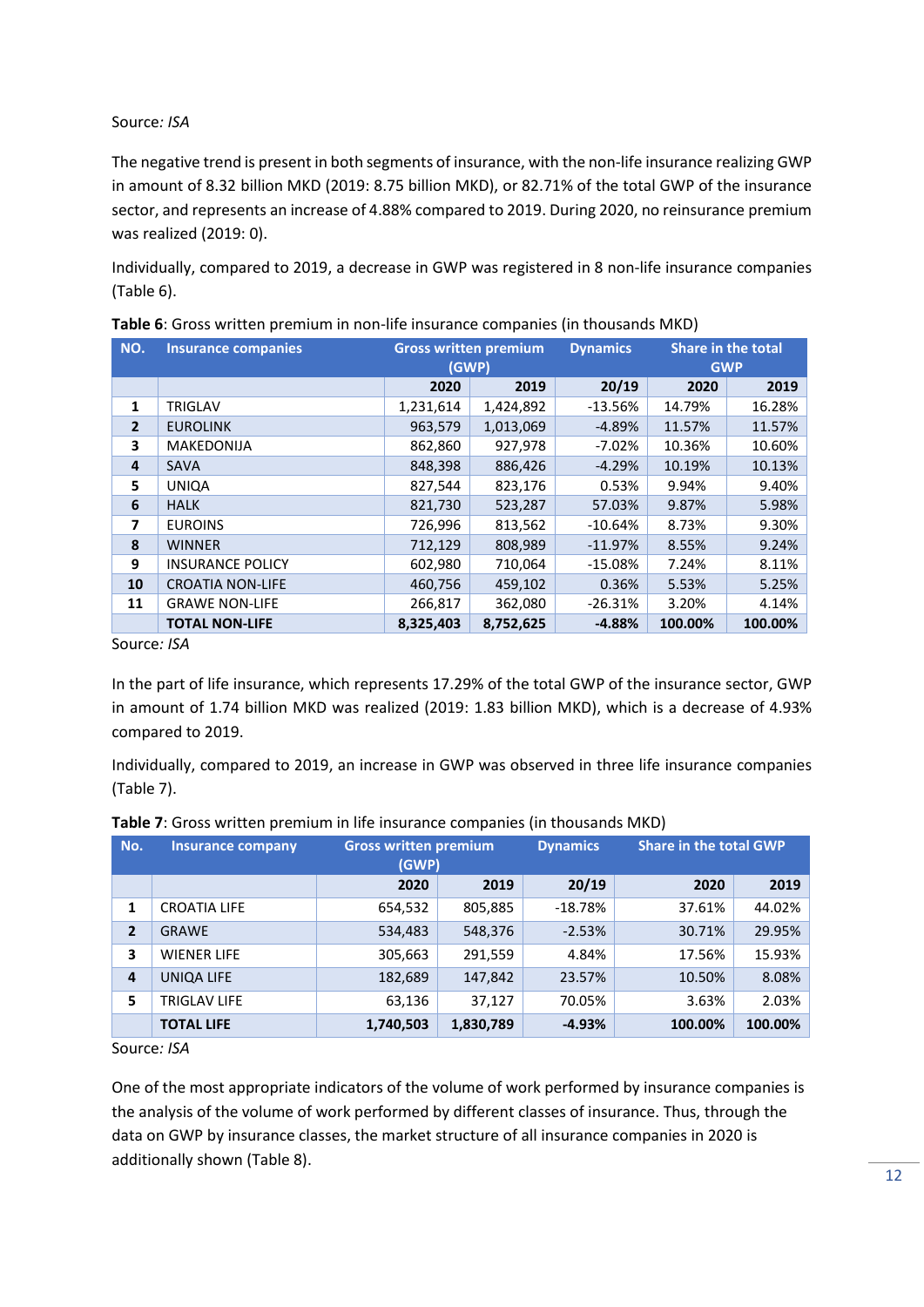| <b>Lines of business</b>          |                   |                |              |                |                 | nonlife      |              |              |                    |              |              |              |
|-----------------------------------|-------------------|----------------|--------------|----------------|-----------------|--------------|--------------|--------------|--------------------|--------------|--------------|--------------|
|                                   | <b>Makedonija</b> | <b>Triglav</b> | <b>Sava</b>  | <b>Evroins</b> | <b>Eurolink</b> | Winner       | <b>Grawe</b> | <b>Uniga</b> | <b>Ins. Policy</b> | <b>Halk</b>  | Croacija     | <b>Total</b> |
| 01. Accident                      | 84,864            | 121,866        | 85,721       | 30,226         | 133,116         | 37,523       | 13,325       | 60,224       | 36,611             | 65,946       | 78,973       | 748,395      |
| 02. Health                        | 2,251             | 70,296         | 10,531       | 15,883         | 112,795         | 2,385        | $\mathbf{0}$ | 14,969       | 136                | 31,489       | 12,914       | 273,649      |
| 03. Motor vehicles (casco)        | 66,047            | 147,837        | 143,997      | 55,365         | 83,717          | 49,273       | 8,283        | 67,247       | 90,384             | 58,718       | 52,867       | 823,735      |
| 04. Railway vehicles (casco)      | $\mathbf 0$       | $\mathbf{0}$   | $\mathbf{0}$ | $\mathbf{0}$   | $\mathbf{0}$    | $\mathbf{0}$ | $\mathbf{0}$ | $\mathbf{0}$ | $\mathbf{0}$       | $\mathbf{0}$ | $\mathbf{0}$ | $\mathbf{0}$ |
| 05. Aircrafts (casco)             | 0                 | 0              | 0            | $\Omega$       | 2,483           | 6,601        | 0            | 0            | 0                  | 0            | $\Omega$     | 9,084        |
| 06. Vessels (casco)               | 6                 | 309            | 121          | 21             | 74              | 347          | $\mathbf{0}$ | 49           | 124                | 53           | $\Omega$     | 1,104        |
| 07. Cargo                         | 22,012            | 25,625         | 2,672        | 8,694          | 4,983           | 3,755        | $\mathbf 0$  | 11,402       | 693                | 3,601        | 1,259        | 84,696       |
| 08. Property, fire and nat.forces | 125,571           | 73,170         | 59,910       | 185,320        | 124,865         | 15,659       | 3,638        | 51,929       | 42,052             | 44,462       | 41,631       | 768,207      |
| 09. Property, other               | 268,828           | 206,763        | 114,244      | 72,795         | 76,911          | 91,469       | 1,656        | 51,324       | 12,316             | 183,101      | 12,858       | 1,092,265    |
| 10. MTPL (total)                  | 242,389           | 478,534        | 394,166      | 349,762        | 357,363         | 487,092      | 236,642      | 528,436      | 400,386            | 408,606      | 252,921      | 4,136,297    |
| 11. Aircraft's liability          | $\Omega$          | 152            | $\Omega$     | $\Omega$       | 1,617           | 4,733        | $\Omega$     | $\Omega$     | 285                | 0            | $\Omega$     | 6,787        |
| 12. Vessel's liability            | 156               | 477            | 729          | 90             | 415             | 106          | $\mathbf{0}$ | 189          | 445                | 99           | 3            | 2,709        |
| 13. General liability             | 38,155            | 38,953         | 10,651       | 5,574          | 53,025          | 9,849        | 615          | 27,417       | 13,153             | 12,138       | 2,440        | 211,970      |
| 14. Credit                        | 680               | 5,618          | 9,762        | $\mathbf{0}$   | $\mathbf{0}$    | $\mathbf{0}$ | $\mathbf{0}$ | $\mathbf{0}$ | $\Omega$           | 9,098        | $\mathbf{0}$ | 25,158       |
| 15. Suretyship                    | 3                 | 196            | 12           | 62             | 72              | $\Omega$     | 0            | $\Omega$     | 63                 | 128          | 0            | 536          |
| 16. Financial losses              | 7,777             | 44,357         | 3,630        | 328            | 274             | $\mathbf{0}$ | $\mathbf{0}$ | 7,816        | $\mathbf{0}$       | 106          | 190          | 64,478       |
| 17. Legal expenses                | 0                 | 0              | $\Omega$     | 0              | $\Omega$        | $\Omega$     | 0            | 0            | 0                  | 3            | 5            | 8            |
| 18. Tourists assistance           | 4,121             | 17,461         | 12,252       | 2,876          | 11,869          | 3,337        | 2,658        | 6,542        | 6,332              | 4,182        | 4,695        | 76,325       |
| <b>Total</b>                      | 862,860           | 1,231,614      | 848,398      | 726,996        | 963,579         | 712,129      | 266,817      | 827,544      | 602,980            | 821,730      | 460,756      | 8,325,403    |

## **Table 8**: Gross written premium for the period 01.01.2020- 31.12.2020 (thousands MKD)

<span id="page-12-0"></span>

| <b>Lines of business</b>                |                |              | life         |              |                | <b>Total</b>     |
|-----------------------------------------|----------------|--------------|--------------|--------------|----------------|------------------|
|                                         | <b>Croatia</b> | Grawe        | Winner       | <b>Uniga</b> | <b>Triglav</b> |                  |
| 19. Life assurance                      | 586,306        | 522,031      | 145,426      | 121,905      | 63,093         | 1,438,761        |
| 20. Insurance of marriage or childbirth | 0              | $\mathbf{0}$ | $\mathbf{0}$ |              | $\mathbf{0}$   |                  |
| 21. Unit-linked                         | 68,226         | 12,452       | 160,237      | 60,784       | 43             | 301,742          |
| <b>Total</b>                            | 654,532        | 534,483      | 305,663      | 182,689      |                | 63,136 1,740,503 |

Source*: ISA*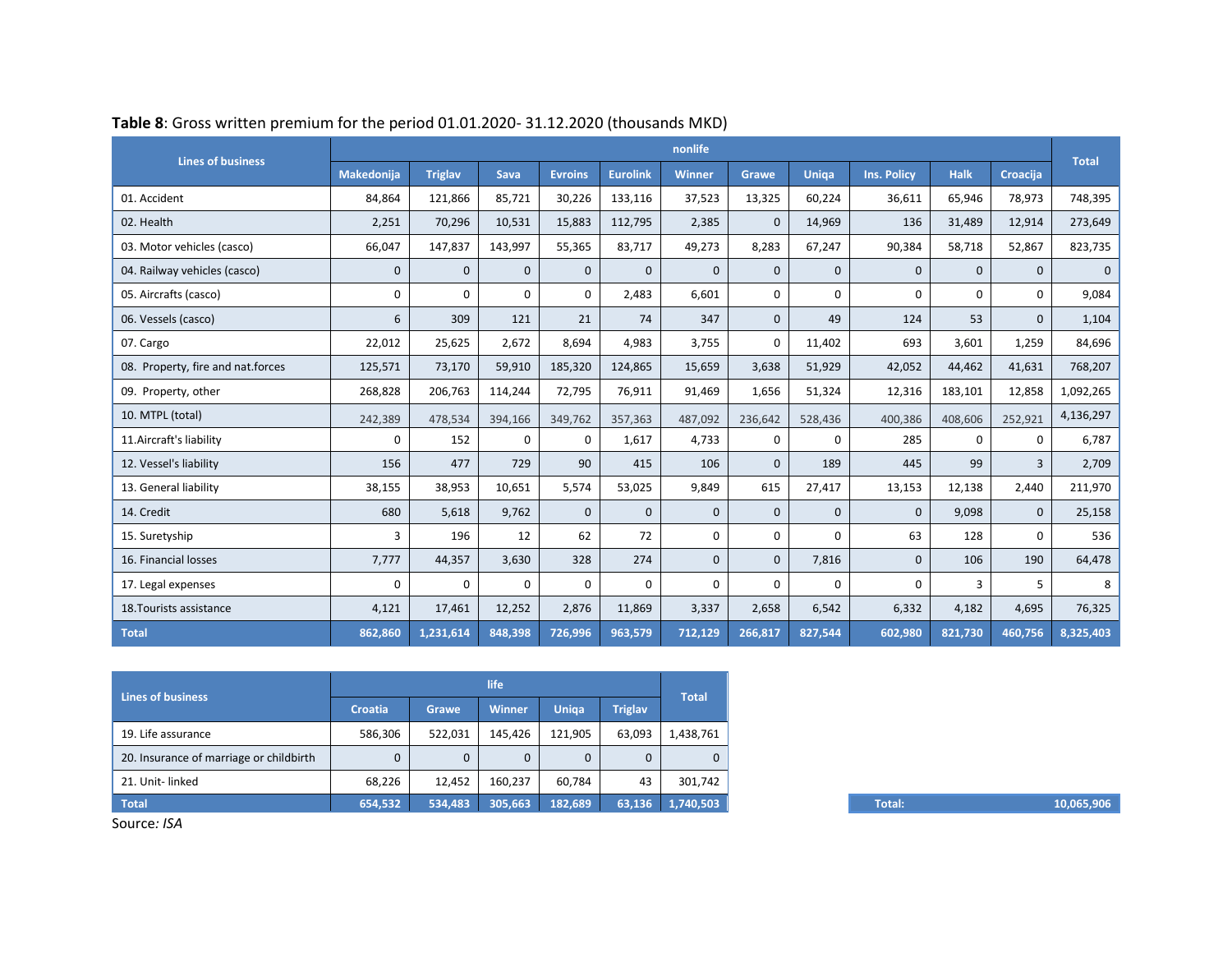### **3.1.4. GWP share structure**

<span id="page-13-0"></span>The most significant share in the total GWP has the motor vehicle insurance with 49.28% (2019: 51.17%), which consists of the dominant compulsory auto liability insurance (MTPL), which participates with 41.09% (2019: 43,25%), and from the voluntary insurance of motor vehicles (casco) which participates with 8.18% (2019: 7.92%). An important place in the GWP structure has the property insurance with 18.48% (2019: 16.75%), life insurance with a share of 17.29% (2019: 17.30%) and accident insurance with share of 7.43% (2019: 6.56%). The structure of significant classes of insurance, as well as the comparison with 2019, is presented in Chart 4.

<span id="page-13-1"></span>

**Chart 4:** GWP structure by classes of insurance (percentage)

GWP decrease of 9.63% compared to 2019 was recorded in the class of auto liability insurance (MTPL) with a total premium of 4.14 billion MKD (2019: 4.58 billion MKD), and a decrease in the number of concluded contracts of 12.63%, as well as casco insurance of motor vehicles with a decrease of 1.73% and a total premium of 823.73 million MKD (2019: 838.24 million), amid simultaneous increase in the number of concluded contracts of 0.43%.

Property insurance increased by 4.97% with GWP of 1.86 billion MKD (2019: 1.77 billion MKD), amid simultaneous growth in the number of concluded contracts by 3.75%. Analyzing by groups, among individuals there is an increase of 1.91% of the concluded contracts, followed by an increase of 4.49% of GWP, whereas for legal entities there is an increase of 9.81% of the concluded contracts, and an increase of 5.73% of GWP.

*Source: ISA*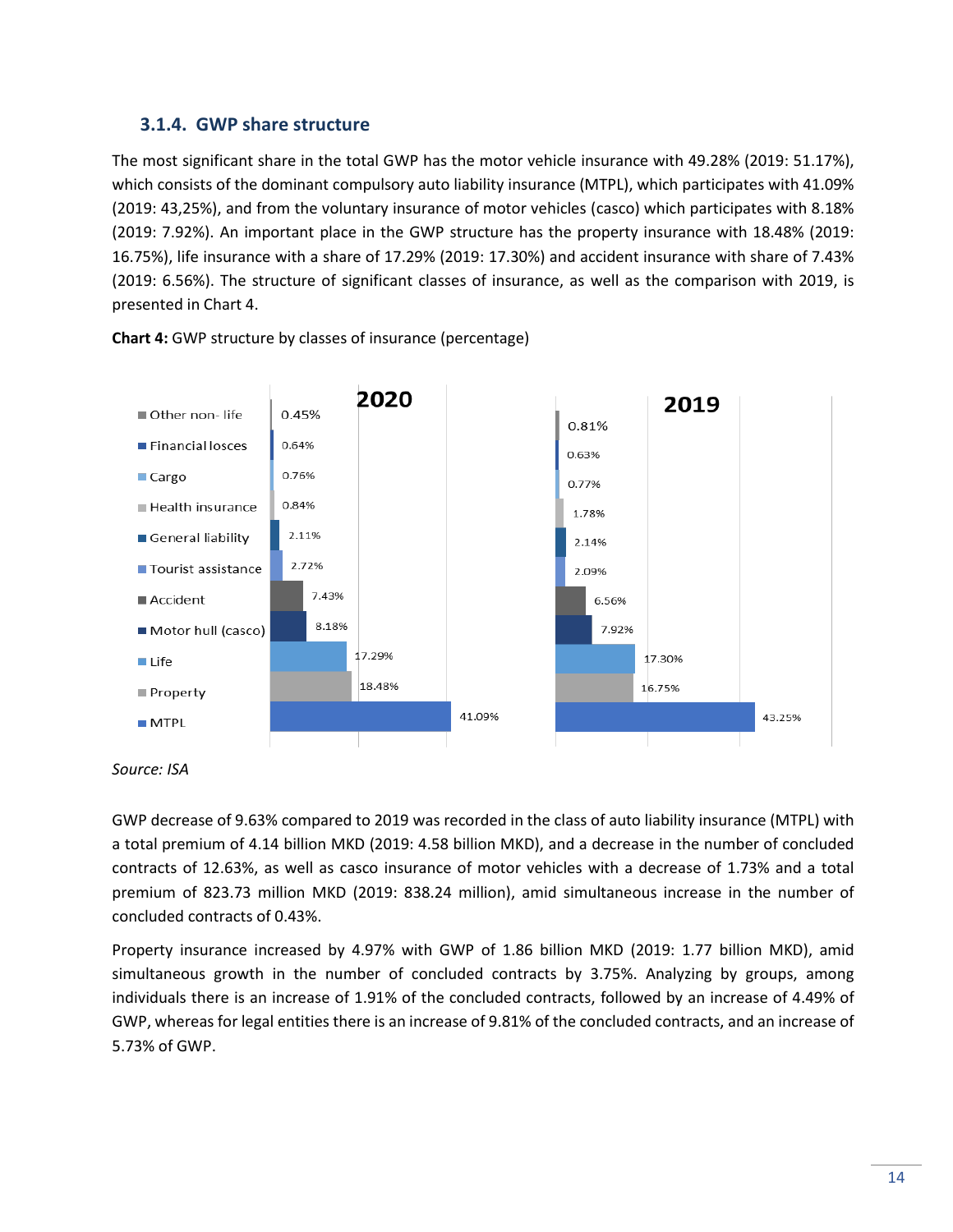Within the property insurance, in agricultural insurance there is a decrease of 1.37% in the number of concluded contracts, and an increase of 24.81% in the realized GWP for agricultural insurance which amounts to 482.53 million MKD (2019: GWP of 386,63 million MKD).

In 2020, there is a large increase in the sale of health insurance with 10,706 concluded health insurance contracts with a total GWP of 273.65 million MKD, which, compared to 2019, represents an increase of 35.60% of the number of concluded contracts , i.e. 44.88% of the total GWP.

In life insurance, GWP in amount of 1.74 billion MKD (2019: 1.83 billion) was realized, which is a decrease of 4.93%, with life insurance participating with 17.29% in the total GWP of the insurance sector.

In the traditional life insurance (class 19) a negative trend of GWP growth in amount of 1.44 billion (2019: 1.60) continues, which is a decrease of 10.26%, with a decrease in the number of newly concluded insurance life contracts of 25.76%, mostly of the type of term life insurance contracts (risiko). In life insurance, when the investment risk is borne by the insured (class 21), the expressed upward trend of 33.20% continues, with realized GWP of 301.74 million MKD (2019: 226.54 million MKD) and a decrease of concluded contracts of 8.15%.

Chart 5 shows the trend of GWP in major insurance classes.

<span id="page-14-0"></span>



#### *Source: ISA*

During 2020, the insurance companies concluded 1,166,439 contracts, with a decrease of 27.48% compared to 2019 when 1,608,546 contracts were concluded. Out of the total number of concluded contracts, 1,143,766 policies are within the scope of non-life insurance, which is a decrease of 27.55% compared to the number of policies in 2019 (2019: 1,578,629 policies), while 22,673 are life insurance policies, which is a decrease of 24.21% compared to 2019. The change in the number of concluded contracts in more significant insurance classes is presented in Chart 6.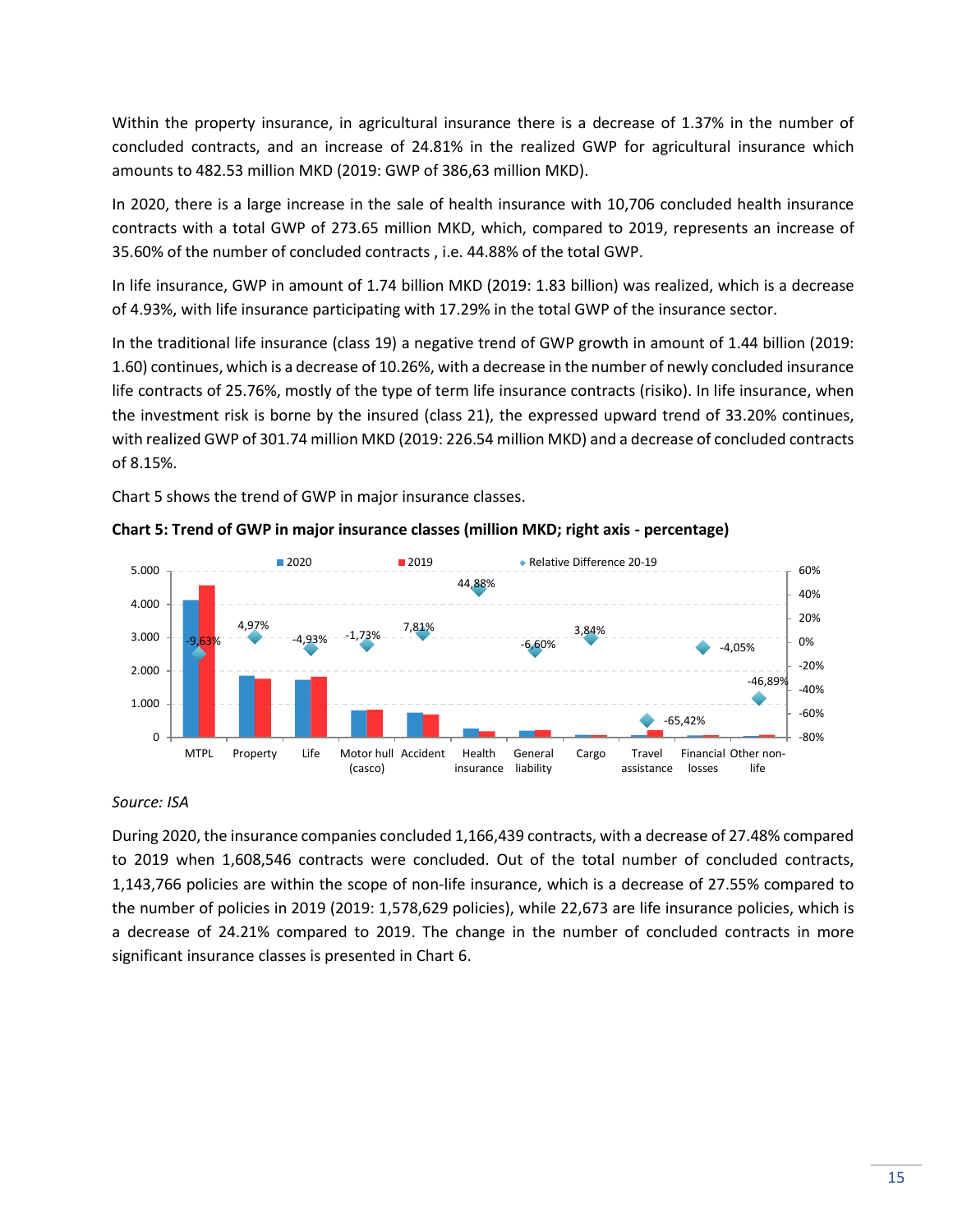<span id="page-15-2"></span>



## **3.1.5. Gross claims paid**

<span id="page-15-0"></span>Insurance companies in 2020 paid gross amount of claims of 4.00 billion MKD (Table no. 9). Compared to 2019, gross claims paid decreased by 0.63% (2019: 4.03 billion MKD). The share of reinsurance in the gross claims paid is 14.62%.

<span id="page-15-1"></span>

| Insurance classes                  | 2020      | <b>Share</b> | 2019      | <b>Share</b> | <b>Dynamics 20/19</b> |
|------------------------------------|-----------|--------------|-----------|--------------|-----------------------|
| Motor third-party liability (MTPL) | 1,880,406 | 46.95%       | 2,060,176 | 51.11%       | $-8.73%$              |
| Motor vehicles insurance (casco)   | 630,199   | 15.73%       | 483,427   | 11.99%       | 30.36%                |
| Property insurance                 | 483,812   | 12.08%       | 542,704   | 13.46%       | $-10.85%$             |
| Accident insurance                 | 396,887   | 9.91%        | 421,000   | 10.44%       | $-5.73%$              |
| Life insurance                     | 436,891   | 10.91%       | 347,218   | 8.61%        | 25.83%                |
| Travel assistance insurance        | 48,110    | 1.20%        | 67,163    | 1.67%        | $-28.37%$             |
| Other insurance - non-life         | 129,197   | 3.23%        | 109,265   | 2.71%        | 18.24%                |
| Total                              | 4,005,502 | 100.00%      | 4,030,953 | 100.00%      | $-0.63%$              |
| $\sim$ $\sim$ $\sim$               |           |              |           |              |                       |

**Table 9**: Claims paid by insurance classes (thousands of MKD)

*Source: ISA*

In the structure of gross claims paid, the largest share belongs to auto liability claims with 46.95%, followed by paid claims for casco insurance for motor vehicles with 15.73%, property insurance claims with a share of 12.08%, insurance claims from accident with 9.91% and 15.33% are paid damages in the other classes of insurance.

In the field of property insurance, a significant part is taken by agricultural insurance with a share of 50.29% and a total of paid damages of 316.85 million MKD.

Chart 7 shows the individual share of the insurance companies in the total amount of paid claims for 2020.

<span id="page-15-3"></span>**Chart 7**: Share of the insurance companies in gross paid claims in 2020 (in thousands MKD), separately for life and non-life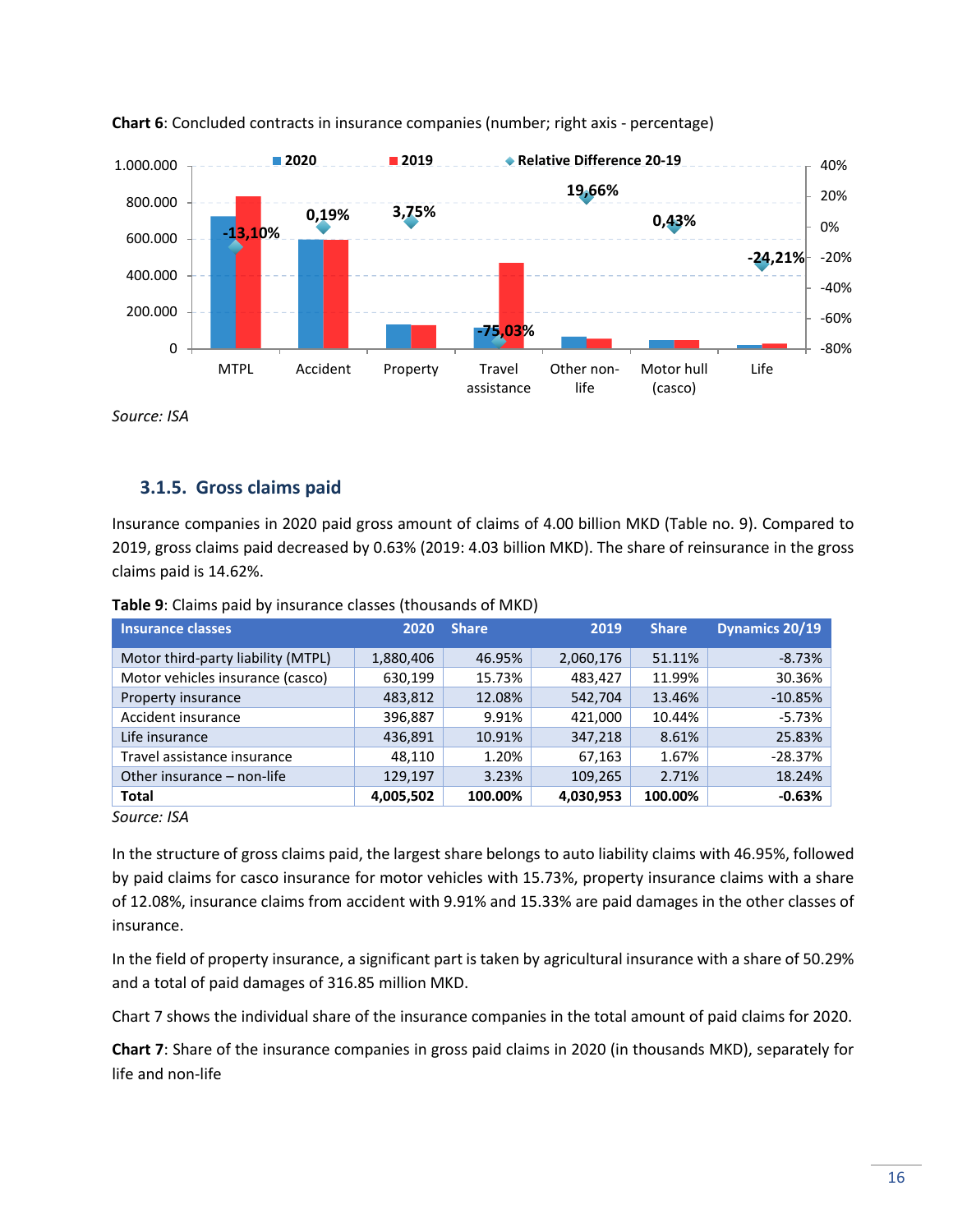

## **3.1.6. Assets and liabilities**

#### **3.1.6.1. Assets structure**

<span id="page-16-0"></span>The value of the assets of the insurance companies on 31.12.2020 was 25.97 billion MKD and is higher by 7.34% compared to the total assets of the insurance companies in 2019 (Table no. 10).

The investments have the largest share of 74.44% in the structure of the assets of the insurance companies (2019: 76.02%), and they have increased by 5.12% compared to the invested assets in 2019. Within the investments, the most significant share of 92.46% belongs to the category of other financial investments and it has an increase of 6.19% compared to the previous year.

<span id="page-16-1"></span>This category includes: financial investments available for sale (49.30%), deposits in banks, loans and other placements (34.73%), financial investments held until maturity (12.02%) and financial investments for trading (3.95%). The next more significant category is the investments in land, construction facilities and other tangible assets (6.22%) which decreased by 7.53%, compared to 2019. In addition, part of the investments are the financial investments in companies in a group - subsidiaries, associates and jointly controlled entities, which participate with 1.32% in the total investments and have decreased by 0.96%.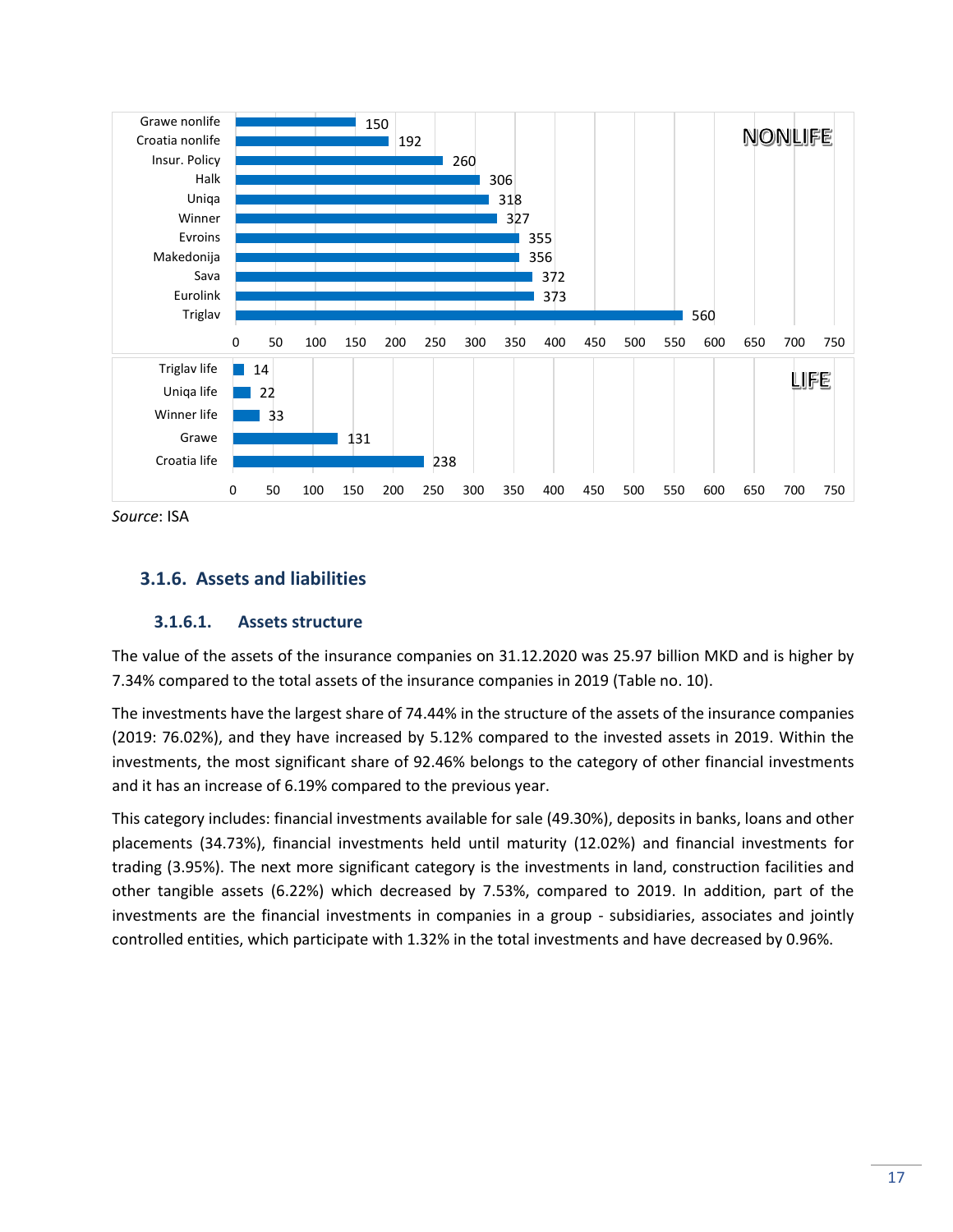|                                                                                                           | 31.12.2020 | <b>Share</b> | 31.12.2019 | <b>Share</b> | <b>Dynamic</b><br>$s$ 20/19 |
|-----------------------------------------------------------------------------------------------------------|------------|--------------|------------|--------------|-----------------------------|
| Intangible assets                                                                                         | 74,013     | 0.29%        | 73,841     | 0.31%        | 0.23%                       |
| Investments                                                                                               | 19,111,645 | 74.44%       | 18,181,249 | 76.02%       | 5.12%                       |
| Part for co-insurance and re-insurance in gross<br>technical reserves                                     | 1,712,094  | 6.67%        | 1,281,907  | 5.36%        | 33.56%                      |
| Financial investments where the insured person<br>undertakes the investment risk (insurance<br>contracts) | 393,704    | 1.53%        | 239,766    | 1.00%        | 64.20%                      |
| Deffered and current tax assets                                                                           | 14,664     | 0.06%        | 19,012     | 0.08%        | $-22.87%$                   |
| Receivables                                                                                               | 3,004,606  | 11.70%       | 2,730,388  | 11.42%       | 10.04%                      |
| Other assets                                                                                              | 563,415    | 2.19%        | 574,435    | 2.40%        | $-1.92%$                    |
| Active valuation reserves                                                                                 | 799,961    | 3.12%        | 817,350    | 3.42%        | $-2.13%$                    |
| Non-current assets held for sales and non-current<br>operations                                           | $\Omega$   | 0.00%        | $\Omega$   | 0.00%        | 0.00%                       |
| <b>TOTAL ASSETS</b>                                                                                       | 25,674,102 | 100.00%      | 23,917,950 | 100.00%      | 7.34%                       |
| Source: ISA                                                                                               |            |              |            |              |                             |

Next in significance, with a share of 11.70% in the structure of assets, are receivables and they have increased by 10.04% compared to receivables in 2019 (2019: 11.42%). Receivables include receivables from direct insurance operations (which include receivables from insured persons, receivables from intermediaries and other receivables from direct insurance operations), receivables from co-insurance and reinsurance operations and other receivables. The largest share of 79.09% belongs to receivables on direct insurance operations in amount of 2.38 billion MKD and has increased by 9.67% compared to 2019. Receivables from co-insurance and reinsurance activities amounted to 106.19 million MKD (3.53% of total receivables) and decreased by 30.85% compared to 2019, as a result of reduced receivables on the basis of participation in compensation from co-insurance and reinsurance. Other receivables amount to 522.05 million MKD (17.38% of the total receivables) and they are higher by 8.20% compared to 2019.

Although with a share of 1.53% in the structure of assets, the highest relative increase of 64.20% is found in financial investments in which the insured assumes the investment risk. Life insurance companies operating in class 21 (Life insurance in case the investment risk is borne by the insured) are obliged to invest these funds, which serve as a cover of the special reserve in accordance with Article 94 of the Law on Insurance Supervision, to invest in shares of open-end investment funds registered in the Register of Investment Funds in the Republic of North Macedonia, and maintained by the Securities and Exchange Commission of the Republic of North Macedonia.

The structure of the participation of insurance companies in the total assets of the insurance sector is shown in Chart 8.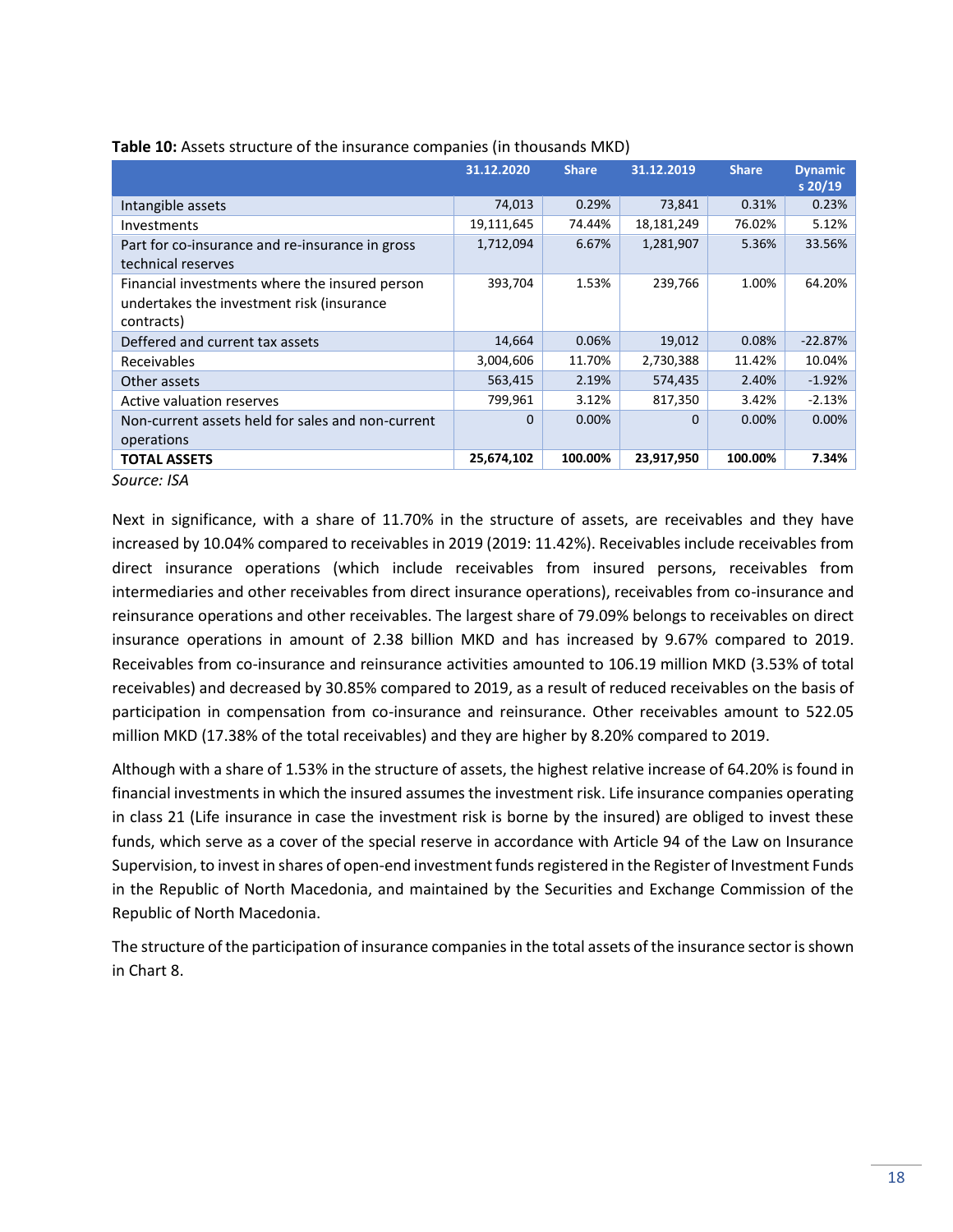<span id="page-18-1"></span>

**Chart 8**: Structure of the share of insurance companies in the total assets of the insurance sector in 2020 (million MKD), separately for life and non-life

*Source: ISA*

If the assets structure is analyzed in the insurance companies, it could be concluded that the main category in life insurance companies is investments in state debt securities and bank deposits. On the other hand, the non-life insurance companies have a more diverse assets structure where investments in state debt securities and deposits in banks are one half of the total assets value, whereas the other half is represented by the receivables, part of the gross technical reserves transferred in re-insurance, real estate and other tangible and intangible assets, investments in shares in open investment funds, accruals, investments in shares as well as investments in Guarantee Fund of the National Insurance Bureau.

The value of the separate assets categories and the percentage share in the total assets at the last day of 2020 and 2019, regarding the segment of non-life insurance and life insurance, is shown in Tables 11 and 12.

**Table 11**: Assets structure of non-life insurance companies (thousands of MKD)

<span id="page-18-0"></span>

| Asset category                          | 31.12.2020 | <b>Share</b> | 31.12.2019 | <b>Share</b> |
|-----------------------------------------|------------|--------------|------------|--------------|
| Deposits in banks and money             | 4,408,140  | 26.86%       | 4.460.942  | 28.48%       |
| Government securities                   | 4,246,559  | 25.88%       | 4.037.526  | 25.78%       |
| Receivables                             | 2,690,344  | 16.39%       | 2.453.434  | 15.67%       |
| Technical reserve - part in reinsurance | 1,589,433  | 9.69%        | 1.171.681  | 7.48%        |
| Real estate and intangible assets       | 1,330,083  | 8.11%        | 1.424.330  | 9.09%        |
| Shares in investment funds              | 792,804    | 4.83%        | 760.648    | 4.86%        |
| <b>Accruals</b>                         | 791,571    | 4.82%        | 808.110    | 5.16%        |
| Shares/stocks                           | 320,368    | 1.95%        | 303,719    | 1.94%        |
| Shares in the NIB                       | 185,742    | 1.13%        | 185,147    | 1.18%        |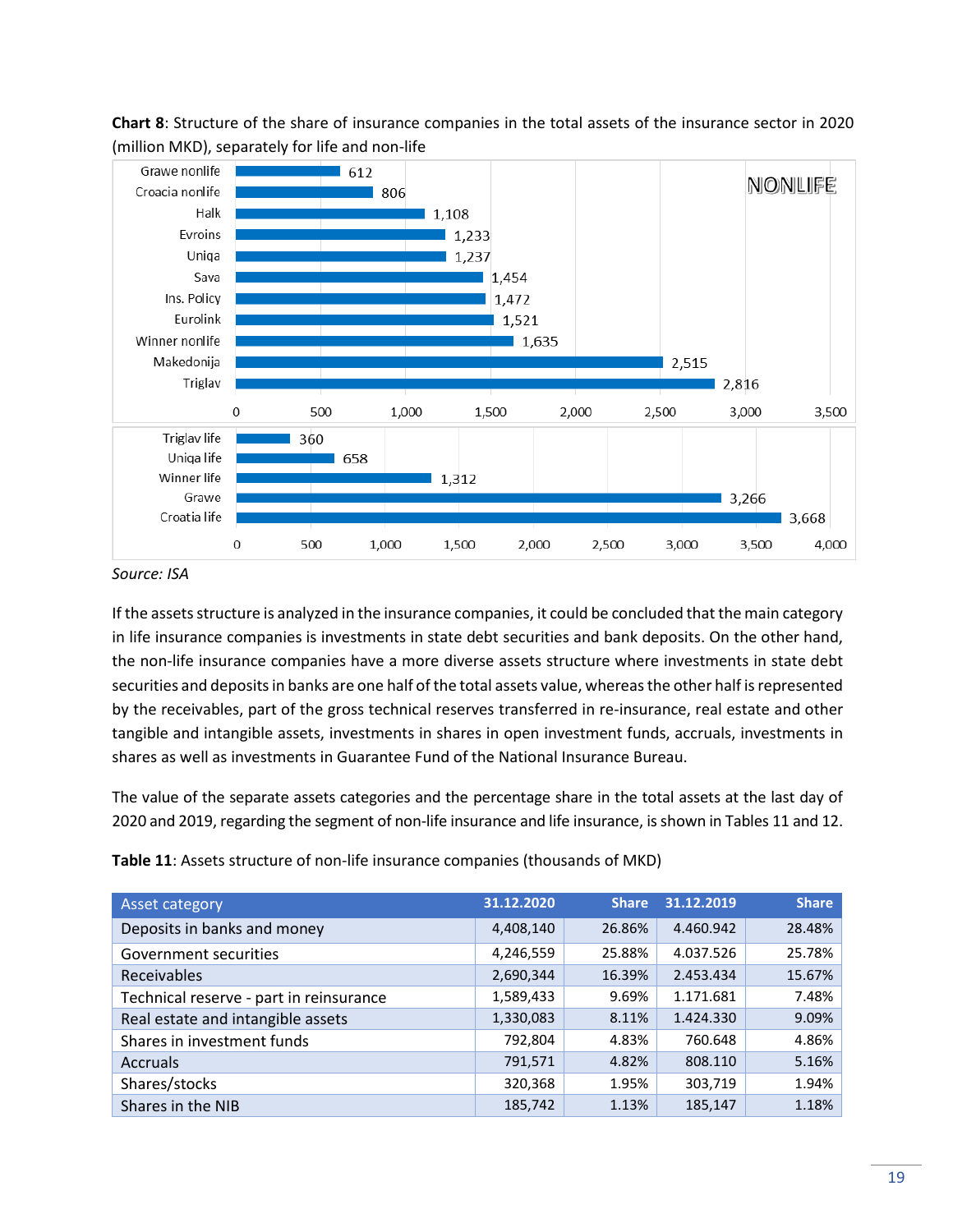| <b>Total</b> | 16,410,256 | 100.00% | 15,660,985 | 100.00% |
|--------------|------------|---------|------------|---------|
| Other        | 55.213     | 0.34%   | 55.448     | 0.35%   |

<span id="page-19-0"></span>

| Asset category                             | 31.12.2020 | <b>Share</b> | 31.12.2019 | <b>Share</b> |
|--------------------------------------------|------------|--------------|------------|--------------|
| Government securities                      | 6,125,446  | 66.12%       | 5,535,132  | 66.95%       |
| Deposits in banks and money                | 1,995,164  | 21.54%       | 1,827,502  | 22.11%       |
| Financial investments in which the insured | 393,704    | 4.25%        | 239,766    | 2.90%        |
| assumes the investment risk                |            |              |            |              |
| Receivables, loans and advances            | 386,629    | 4.17%        | 344,594    | 4.17%        |
| Real estate and intangible assets          | 131,330    | 1.42%        | 123,977    | 1.50%        |
| Technical reserve - part in reinsurance    | 122,661    | 1.32%        | 110,226    | 1.33%        |
| Shares in investment funds                 | 99,027     | 1.07%        | 75,962     | 0.92%        |
| Other                                      | 8,565      | 0.09%        | 9,824      | 0.12%        |
| Shares/stocks                              | 1,320      | 0.01%        | $\Omega$   | 0.00%        |
| <b>Total</b>                               | 9,263,846  | 100.00%      | 8,266,984  | 100.00%      |

**Table 12**: Assets structure of life insurance companies (thousands of MKD)

*Source: ISA*

#### **3.1.6.2. Liabilities structure**

The sources of assets of insurance companies in 2020 increased by 7.34% compared to 2019 (Table no. 13).

The largest share of 60.39% in the structure of the sources of assets of the insurance companies, have gross technical reserves (2019: 59.74%) and they have an increase of 8.50% compared to the previous year.

The next category, with a share of 29.36% in the structure of the sources of assets, are the capital and reserves, which increased by 5.85%.

The liabilities of insurance companies, which participate in the structure of sources with 6.27% (2019: 7.30%), decreased by 7.75% compared to the previous year. In the structure of liabilities, other liabilities (49.34%), liabilities from reinsurance and co-insurance (43.76%) and liabilities from direct insurance (6.89%) have the largest share.

|  | Table 13: Structure of sources of assets of the insurance companies (MKD) |  |  |
|--|---------------------------------------------------------------------------|--|--|
|  |                                                                           |  |  |

<span id="page-19-1"></span>

|                                                                                                   | 31.12.2020 | <b>Share</b> | 31.12.2019 | <b>Share</b> | <b>Dynamics</b><br>20/19 |
|---------------------------------------------------------------------------------------------------|------------|--------------|------------|--------------|--------------------------|
| Capital and reserves                                                                              | 7,537,570  | 29.36%       | 7,120,892  | 29.77%       | 5.85%                    |
| Subordinated liabilities                                                                          | 157,269    | 0.61%        | 156,790    | 0.66%        | 0.31%                    |
| Gross technical reserves                                                                          | 15,503,358 | 60.39%       | 14,289,238 | 59.74%       | 8.50%                    |
| Gross technical reserves related to<br>contracts where the insured assumes<br>the investment tisk | 396,819    | 1.55%        | 239,766    | 1.00%        | 65.50%                   |
| Other reserves                                                                                    | 71,441     | 0.28%        | 73,463     | 0.31%        | $-2.75%$                 |
| Deferred and current tax liabilities                                                              | 52,131     | 0.20%        | 34,644     | 0.14%        | 50.48%                   |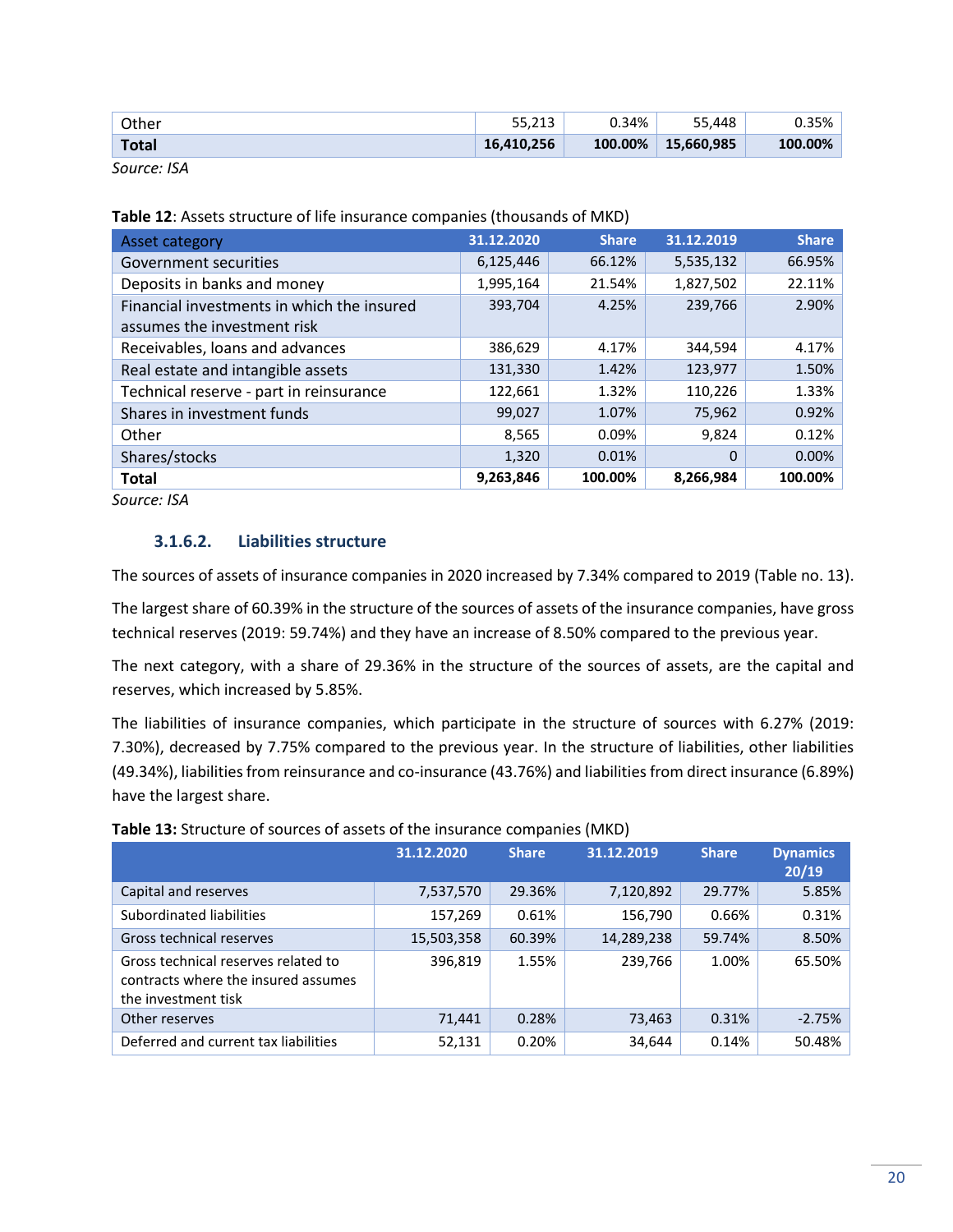| 86.424     | 0.34%   | 66,660     | 0.28%   | 29.65%   |
|------------|---------|------------|---------|----------|
| 1,609,890  | 6.27%   | 1,745,161  | 7.30%   | $-7.75%$ |
| 259,200    | 1.01%   | 191,335    | 0.80%   | 35.47%   |
| 25,674,102 | 100.00% | 23,917,950 | 100.00% | 7.34%    |
|            |         |            |         |          |

## **3.1.7. Technical provisions**

<span id="page-20-0"></span>The total amount of technical provisions of non-life insurance companies at the end of 2020 amounted to 8.74 billion denras, i.e. 6.03% increase compared to the previous year, while the total amount of technical provisions of non-life insurance companies performing insurance activities in the group of life insurance amounted to 7.16 billion MKD, which is an increase of 13.91% compared to the previous year.

<span id="page-20-2"></span>

| <b>Technical</b><br><b>Non-life</b> |           |           |           | <b>Life</b> |           | <b>Total</b> |            |            |           |
|-------------------------------------|-----------|-----------|-----------|-------------|-----------|--------------|------------|------------|-----------|
| provisions                          | 2020      | 2019      | 20/19     | 2020        | 2019      | 20/19        | 2020       | 2019       | 20/19     |
| structure                           |           |           |           |             |           |              |            |            |           |
| Claims provisions                   | 4,837,104 | 4,124,483 | 17.28%    | 92,127      | 92,033    | 0.10%        | 4,929,231  | 4,216,516  | 16.90%    |
| Unearned paid                       | 3,849,932 | 4,009,126 | $-3.97%$  | 35,786      | 35,973    | $-0.52%$     | 3,885,718  | 4,045,099  | $-3.94%$  |
| premium                             |           |           |           |             |           |              |            |            |           |
| provisions                          |           |           |           |             |           |              |            |            |           |
| Mathematical                        | $\Omega$  | 0         | 0.00%     | 6,909,617   | 6,035,373 | 14.49%       | 6,909,617  | 6,035,373  | 14.49%    |
| provisions                          |           |           |           |             |           |              |            |            |           |
| Provisions for                      | 46.108    | 87,223    | $-47.14%$ | 120,252     | 120,186   | 0.05%        | 166,360    | 207,409    | $-19.79%$ |
| bonuses and                         |           |           |           |             |           |              |            |            |           |
| rebates                             |           |           |           |             |           |              |            |            |           |
| Other technical                     | 9,240     | 24,595    | $-62.43%$ | 0           | 0         | 0.00%        | 9.240      | 24,595     | $-62.43%$ |
| provisions                          |           |           |           |             |           |              |            |            |           |
| <b>Total</b>                        | 8,742,384 | 8,245,427 | 6.03%     | 7,157,782   | 6,283,565 | 13.91%       | 15,900,166 | 14,528,992 | 9.44%     |

**Table 14**: Structure and change of technical provisions (thousand MKD)

*Source: ISA*

In the structure of technical reserves, claims provisions and the unearned paid premium provisions have the largest share, and in insurance companies that perform insurance activities in the life group, after these categories, follow the mathematical reserve (Table no. 14).

## **3.1.8. Assets covering the technical provisions**

<span id="page-20-1"></span>Assets that cover technical reserves are the assets of the insurance company that serve to cover the future liabilities arising from the insurance contracts, as well as to cover the possible losses in relation to those risks related to performing insurance activities, for which the company for insurance is obliged to allocate funds to cover net technical reserves. The insurance company is obliged to invest funds in amount at least equal to the value of technical reserves, net of reinsurance, in accordance with the provisions of the Law on Insurance Supervision and in accordance with the Rulebook on types and characteristics of assets covering technical reserves and assets which cover the mathematical reserve, as well as detailed placement and limitation of those investments and their valuation ("Official Gazette of the Republic of Macedonia" no. 64/11, 127/14, 61/16 and 36/19).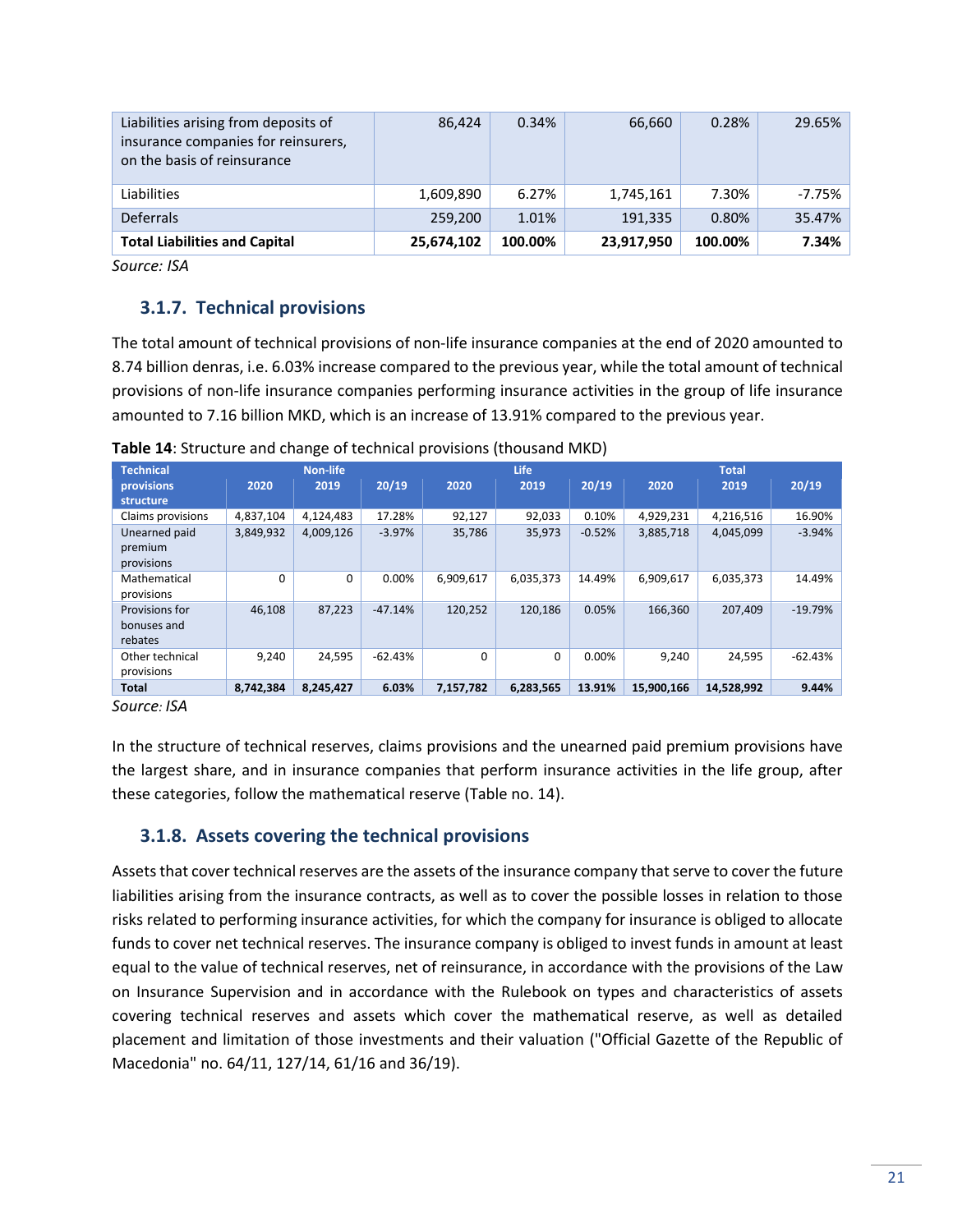The investments of the assets that cover the technical reserves of the non-life insurance companies, at the end of 2020 amounted to 8.45 billion denras and covered 118.16% (2019: 117.29%) of the total net technical reserves (Chart 9).

<span id="page-21-1"></span>

**Chart 9**: Coverage of net technical reserves in non-life insurance companies (million MKD; right axis – percentage)

*Source: ISA*

The assets that cover the technical reserves of the non-life insurance companies are placed in securities issued by the Republic of North Macedonia (48.99%), bank deposits (37.80%), and shares in investment funds (9.38%) and in stocks (2.67%). The amounts and the structure of the investments are shown in Table 15.

| Table 15: Assets that cover the technical reserves of the non-life insurance companies (in thousands MKD) |  |  |
|-----------------------------------------------------------------------------------------------------------|--|--|
|-----------------------------------------------------------------------------------------------------------|--|--|

<span id="page-21-0"></span>

|                                           | 2020      | 2019      | 2018      |
|-------------------------------------------|-----------|-----------|-----------|
| Bank accounts and bank deposits           | 3,194,914 | 3,345,592 | 3,258,311 |
| State securities                          | 4,140,434 | 3,977,336 | 3,370,466 |
| <b>Stocks</b>                             | 225,563   | 213,021   | 120,472   |
| Long-term securities issued in EU or OECD | 0         | 0         | 36,407    |
| Investment funds                          | 792,804   | 760,648   | 474,738   |
| Other                                     | 98,298    | 0         | 0         |
| <b>Total</b>                              | 8,452,012 | 8,296,596 | 7,260,394 |

*Source: ISA*

In the companies operating life insurance, the investments of the funds from the technical reserves and the mathematical reserve amounted to 6.85 billion MKD and have coverage of net technical reserves of 103.28% (2019: 102.87%) (Chart 10).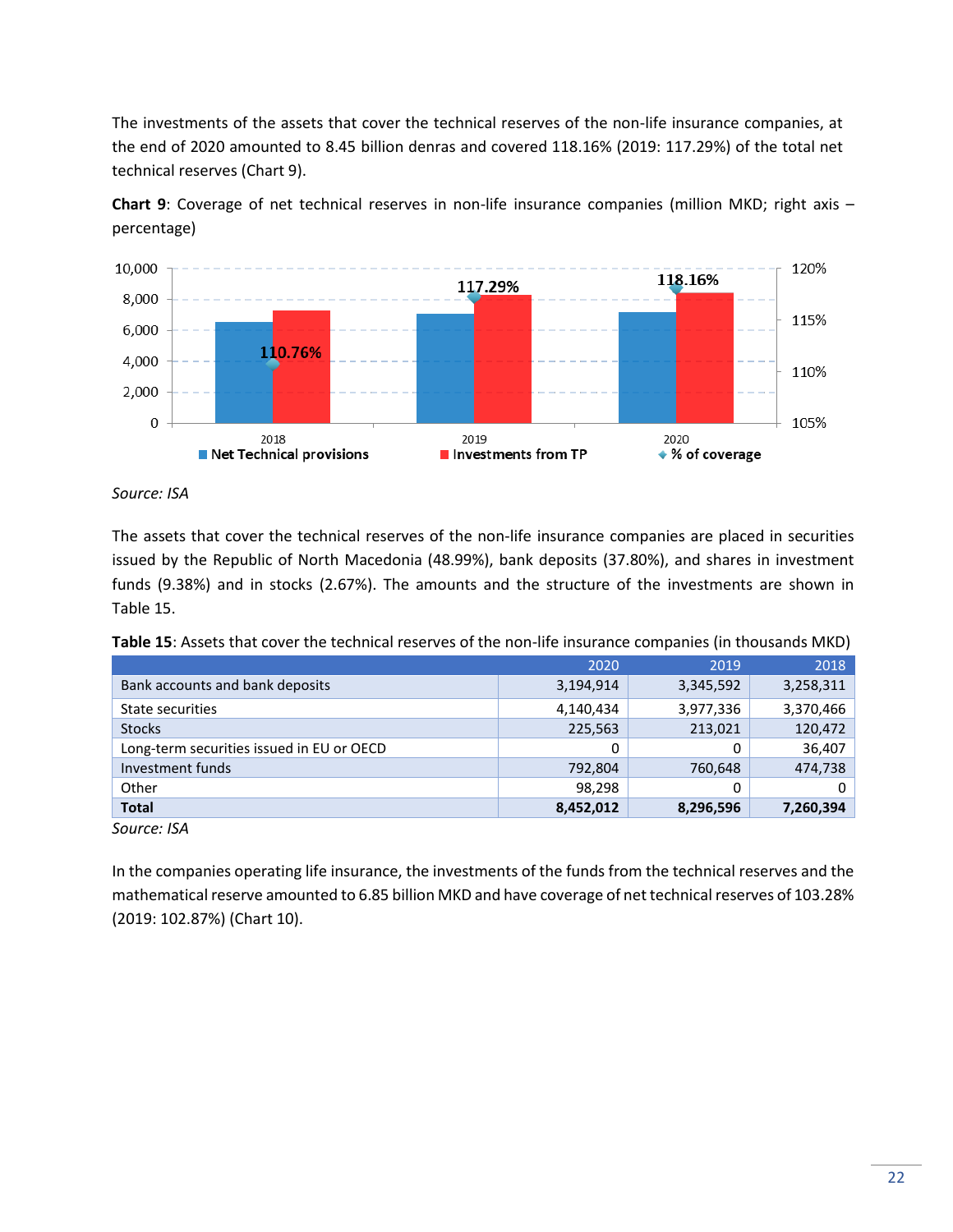**Chart 10:** Coverage of net technical reserves in life insurance companies (milion MKD; right axis percentage)

<span id="page-22-2"></span>

#### *Source: ISA*

Life insurance companies place most of the assets covering the mathematical reserve in state securities issued by the Republic of North Macedonia (74.62%), bank deposits (24.12%), investment funds (0.53%) and in other financial instruments (0.73%) (Table 16).

**Table 16**: Assets covering technical reserves and mathematical reserve in life insurance companies (thousand MKD)

<span id="page-22-1"></span>

|                                           | 2020      | 2019      | 2018      |
|-------------------------------------------|-----------|-----------|-----------|
| Bank accounts and bank deposits           | 1,653,448 | 1,454,971 | 1,106,998 |
| State securities                          | 5,116,003 | 4,562,433 | 4,052,740 |
| <b>Stocks</b>                             | 0         | 0         | 0         |
| Long-term securities issued in EU or OECD | 0         | 0         | 0         |
| Investment funds                          | 36,502    | 38,941    | 58,879    |
| Other                                     | 49.892    | 45,512    | 38,272    |
| <b>Total</b>                              | 6,855,846 | 6,101,857 | 5,256,889 |

*Source: ISA*

### **3.1.9. Capital and required level of solvency margin**

<span id="page-22-0"></span>In accordance with Articles 75 and 76 of the Law on Insurance Supervision, insurance companies must maintain the value of capital at least in the amount of the required level of the solvency margin. According to the data submitted to the ISA, at the end of 2020, the total calculated capital of insurance companies<sup>5</sup> is 7.01 billion MKD, which is an increase of 5.53% compared to 2019. Analyzed by insurance groups, the capital of non-life insurance companies is 5.147 billion MKD, and of life insurance companies 1.54 billion MKD. Above 95% of the equity of insurance companies is core capital i.e. it stems from highest quality categories of assets i.e. from paid share capital of issued ordinary shares, legal (statute) reserves as well as accumulated retained earnings. The share of additional equity in the total capital of the insurance sector is really small. This makes us trust that financial status and solvency of the insurance sector are good.

<sup>&</sup>lt;sup>5</sup> Rulebook on the types and description of items that will be taken into account when calculating the capital of the insurance and/or reinsurance company ("Official Gazette of the Republic of Macedonia" No. 5/11, 64/11, 61/16 and 170/19 )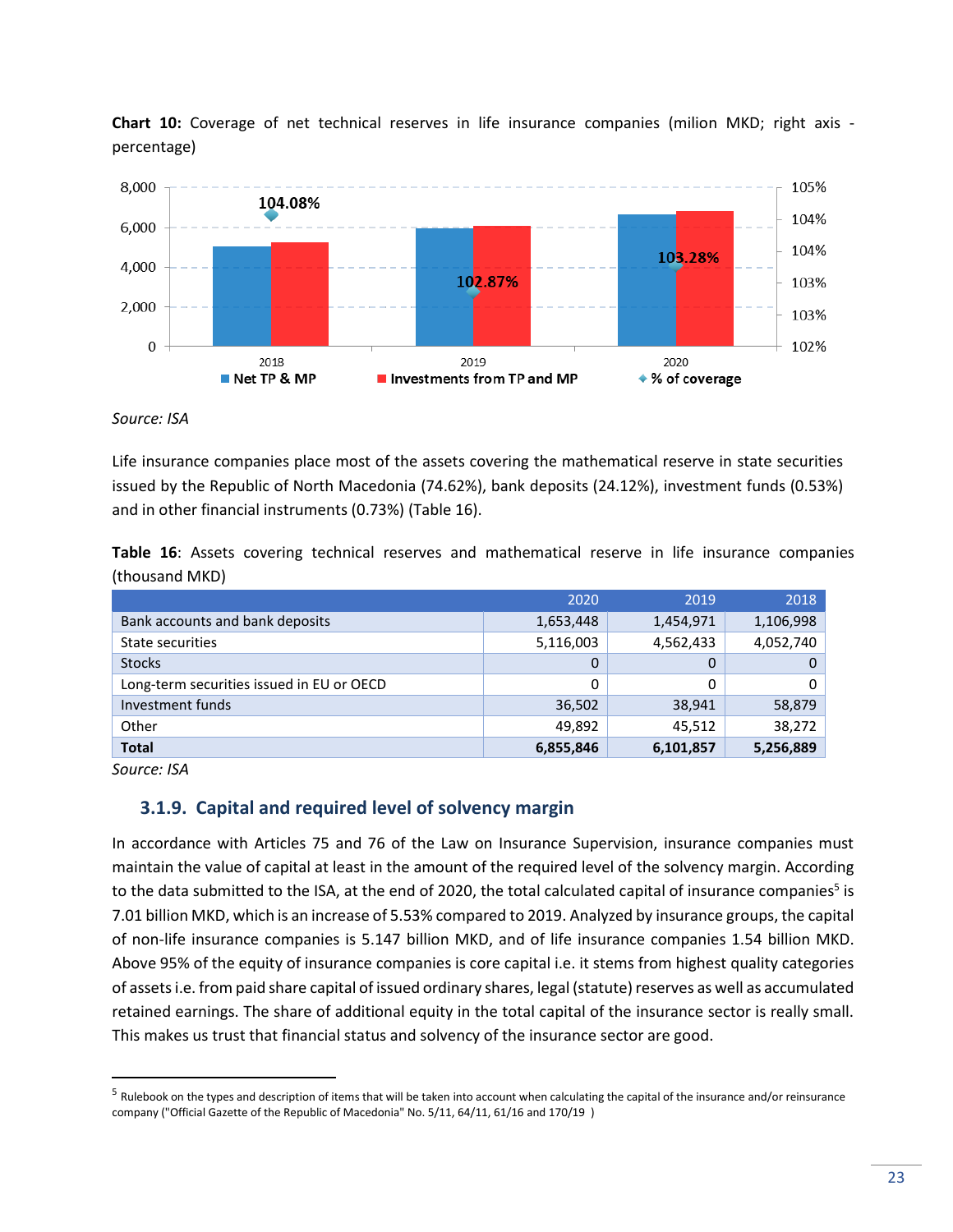The necessary solvency margin, as the main indicator for assessing the stability of the insurance sector, is 1.64 billion MKD (1.22 billion in non-life insurance and 421 million in life insurance), thus the capital of the insurance sector is 4.3 times above the solvency margin level. The movement of capital and the required solvency margin of insurance companies are shown in Chart 11.

<span id="page-23-0"></span>



As much as 95.67% of the total capital of the non-life insurance companies, i.e. 98.94% of the total capital of the life insurance companies is core capital, which is an indicator of the high quality of the items included in the calculation of the total capital, i.e. for the financial condition of insurance companies to respond to solvency risks in unpredictable adverse market circumstances.

**Chart 12:** Capital structure in the insurance companies (separately for life and non-life) in millions MKD and percentage of the total capital

<span id="page-23-1"></span>

*Source:ISA*

*Source: ISA*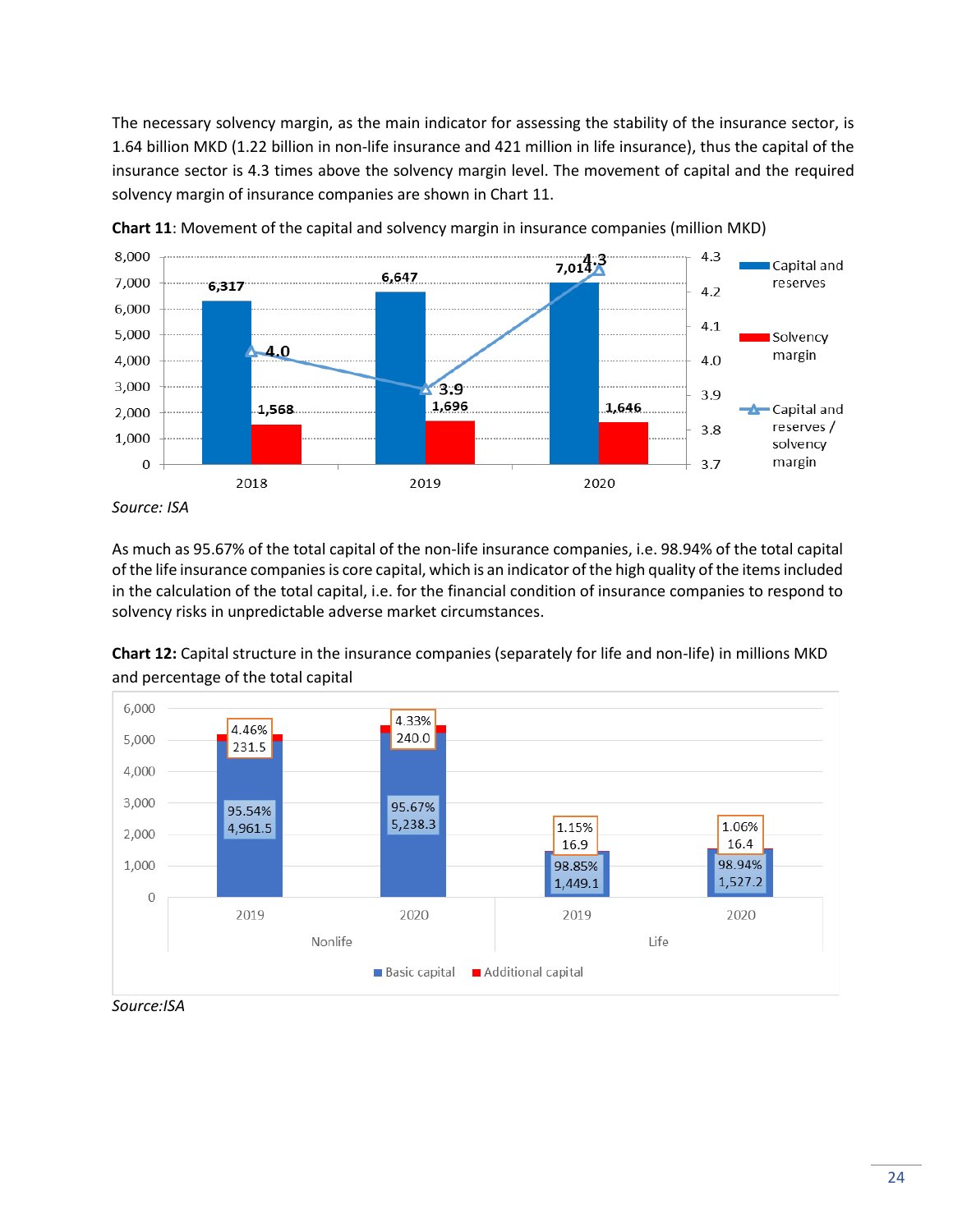## **3.1.10. Financial result of the operations**

During 2020, the insurance sector made a profit of 456.81 million MKD, compared to the realized profit of 25.37 million MKD in 2018 (Chart no. 12).

<span id="page-24-0"></span>The non-life insurance companies realized a profit of 273.81 million MKD (2019: loss of 125.91 million) which comes from the result of ten companies that realized a profit in amount of 341.83 million MKD and one company that realized a loss in amount of 67.72 million MKD.

Life insurance companies made a profit of 177.86 million MKD (2019: profit of 100.54 million MKD), which comes from the result of four companies that made a profit of 198.64 million MKD and one company that realized a loss in the amount of 20.79 million MKD.

The improvement in profitability in the non-life insurance segment is the result of several movements. Namely, the decrease of the gross unearned paid premium provisionsin 2020 is visible, which has a positive impact on the revenues from the earned premium in 2020, compared to the same realized in 2019. Then, the decrease in net claims incurred in 2020 compared to 2019 is evident (this decrease is primarily due to the reduced activity and assumed risks in insurance, in a period when the measures for restrictions and bans on travel abroad are in force and economic downturn due to the pandemic). An additional factor for the high profitability of life insurance companies is the temporary regulatory framework created by the ISA during the pandemic, in order to make corrections for late payments (which are a cost in the operation of each company) with extended deadlines, which obviously improve the financial statements of the companies in 2020 (i.e. until the interim regulations come into force).

Improving the profitability of life insurance companies is for reasons similar to non-life insurance companies. The growth of the mathematical reserve in 2020 is significantly smaller compared to the growth of the same in 2019. The growth of the mathematical reserve affects the increase of the total expenditures in the period.

The large variations in the profitability of the non-life insurance segment (if we analyze Chart 13 for the years 2018, 2019 and 2020), result from the significant improvement of the profitability in 2020 of two nonlife insurance companies, which during 2019 performed significantly increase in the amounts of reserves for claims (liabilities), which contributed to end 2019 with large losses. In addition, during 2019, the two insurance companies performed an accounting adjustment of the value of the real estate with the requirements of the amended rulebook, reducing their value significantly. In both companies there were ownership changes, recapitalizations and changes in operations, which led to the financial results achieved in 2020 to be much better, compared to 2019.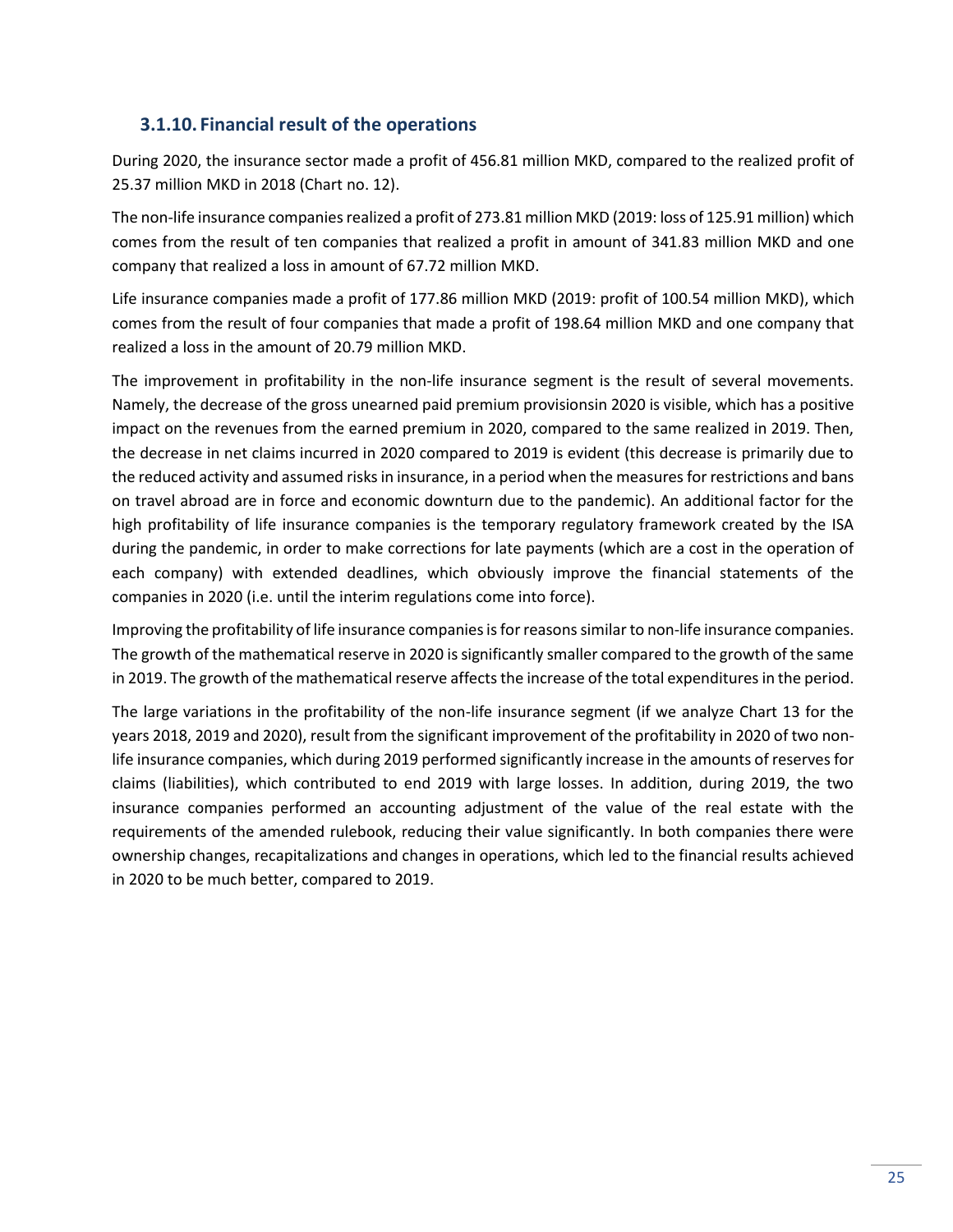

<span id="page-25-2"></span>

## **3.1.11. Indicators for the insurance sector**

Indicators in the insurance industry are used to better monitor the work of insurance companies.

<span id="page-25-0"></span>**The claim coefficient** is calculated as the ratio between the incurred damages in the period and the premium, and the **expenses coefficient** represents the ratio between the costs for conducting insurance and the premium. The sum of these two coefficients is given by the **combined coefficient**. More thoroughly, in insurance groups, Table 17 shows the ratios on a gross basis and on a net basis, after isolating the reinsurance effect.

<span id="page-25-1"></span>

|                          |             | 2019        |             |             |             |             |
|--------------------------|-------------|-------------|-------------|-------------|-------------|-------------|
|                          | Claims      | Expenses    | Combined    | Claims      | Expenses    | Combined    |
|                          | coefficient | coefficient | coefficient | coefficient | coefficient | coefficient |
| <b>Net coefficient</b>   |             |             |             |             |             |             |
| Non-life                 | 47.82%      | 51.41%      | 99.23%      | 52.50%      | 51.46%      | 103.96%     |
| Life                     | 76.99%      | 28.98%      | 105.96%     | 76.66%      | 32.72%      | 109.38%     |
| Total                    | 53.77%      | 46.83%      | 100.60%     | 57.63%      | 47.48%      | 105.11%     |
| <b>Gross coefficient</b> |             |             |             |             |             |             |
| Non-life                 | 50.09%      | 45.16%      | 95.25%      | 47.94%      | 45.44%      | 93.38%      |
| Life                     | 75.33%      | 28.87%      | 104.20%     | 75.60%      | 32.47%      | 108.07%     |
| Total                    | 54.43%      | 42.36%      | 96.79%      | 52.94%      | 43.09%      | 96.03%      |

#### **Table 17**: Technical coefficients

*Source: ISA*

**Return on investment(ROI)** is calculated as the ratio of income reduced to investment costs and the amount of investments. The return on investment at the industry level for 2020 is 2.96%, which indicates slight increase in comparison to last year (2019: 2.46%). Separately, by insurance groups, we notice that the return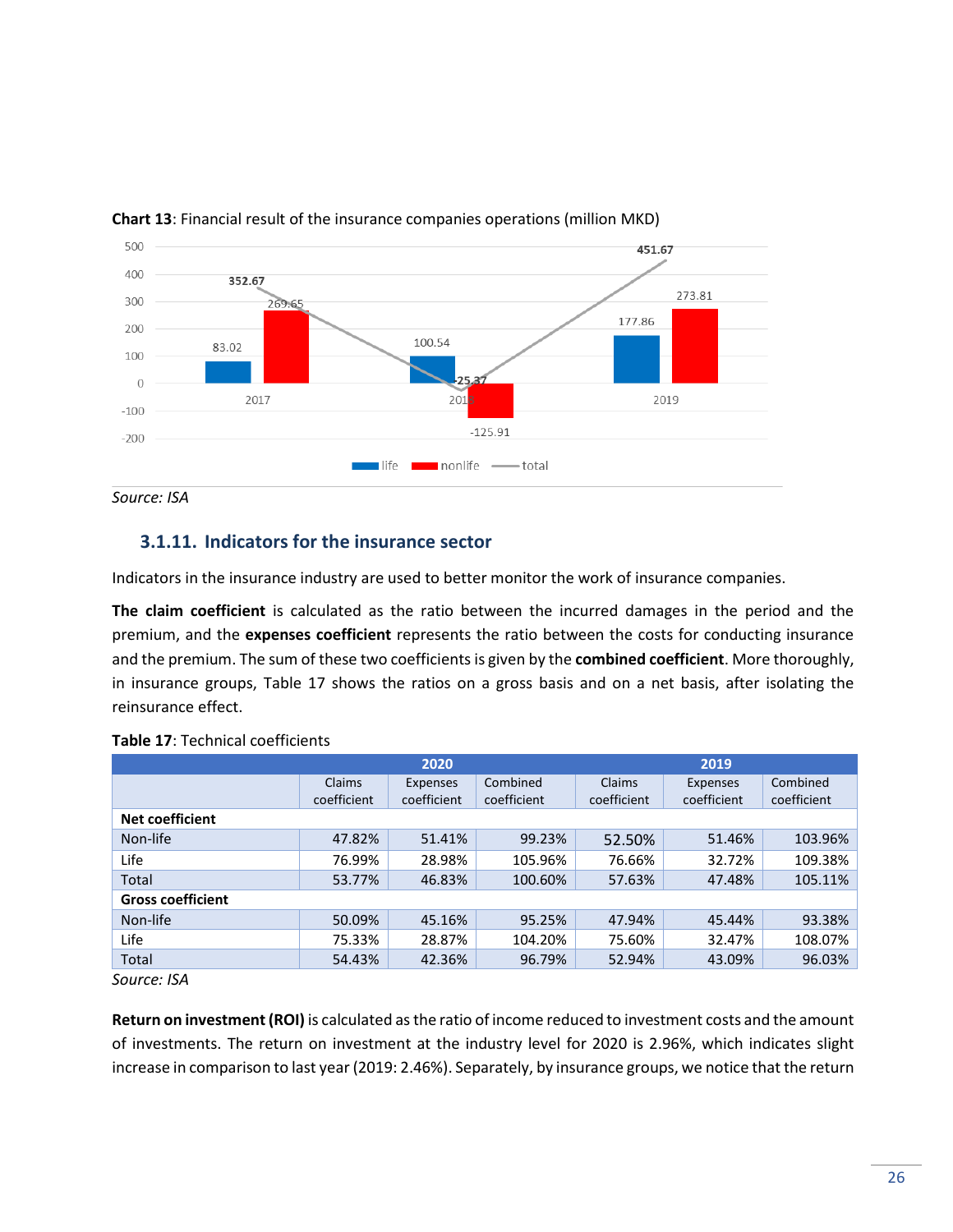on investments in non-life insurance in 2020 is 2.42%, compared to the realized 1.42% in 2019, whereas in life insurance in 2020 this rate is 3.69%, which is a decrease compared to the previous year when was 4.00%.

**Return on assets (ROA)** is calculated as a ratio of net-profit and total assets. At the industry level, this indicator is 1.76%, which means an increase compared to the previous year when it was -0.11%. Separately, by insurance groups, the return on assets in non-life insurance in 2020 is 1.67%, compared to -0.80% in 2019, and in life insurance in 2020 is 1.92% compared to the previous year when it was 1.22%.

**Return on equity (ROE)** is calculated as a ratio of net-profit and the category of capital and reserves. At the industry level, this indicator is 5.99%, compared to -0.36% in 2020. Separately, by insurance groups, the return on equity in non-life insurance in 2020 is 4.74%, which is an increase compared to the previous year when it was -2.28%, and in life insurance in 2020 is 10.13%, which indicates an increase compared to 2019 when it was 6.29%.

**Debt ratio** is calculated as the ratio of total liabilities and total assets. This coefficient shows how much of the assets are financed by liabilities (technical reserves and other liabilities), excluding capital and legal reserves. In 2020, this coefficient is 70.64%, which is a slight increase compared to 2019 when it was 70.23%.

An overview of all these financial indicators is given in Table 18.

<span id="page-26-0"></span>

| 2020         |            |       |        |               |            | 2019      |          |               |
|--------------|------------|-------|--------|---------------|------------|-----------|----------|---------------|
|              | <b>ROI</b> | ROA   | ROE    | ratio<br>Debt | <b>ROI</b> | ROA       | ROE      | ratio<br>Debt |
| Non-life     | 2.42%      | 1.67% | 4.74%  | 64.77%        | 1.42%      | $-0.80\%$ | $-2.28%$ | 64.72%        |
| Life         | 3.69%      | 1.92% | 10.13% | 80.66%        | 4.00%      | 1.22%     | 6.29%    | 80.66%        |
| <b>Total</b> | 2.96%      | 1.76% | 5.99%  | 70.64%        | 2.46%      | $-0.11%$  | $-0.36%$ | 70.23%        |

#### **Table 18**: Financial indicators

*Source: ISA*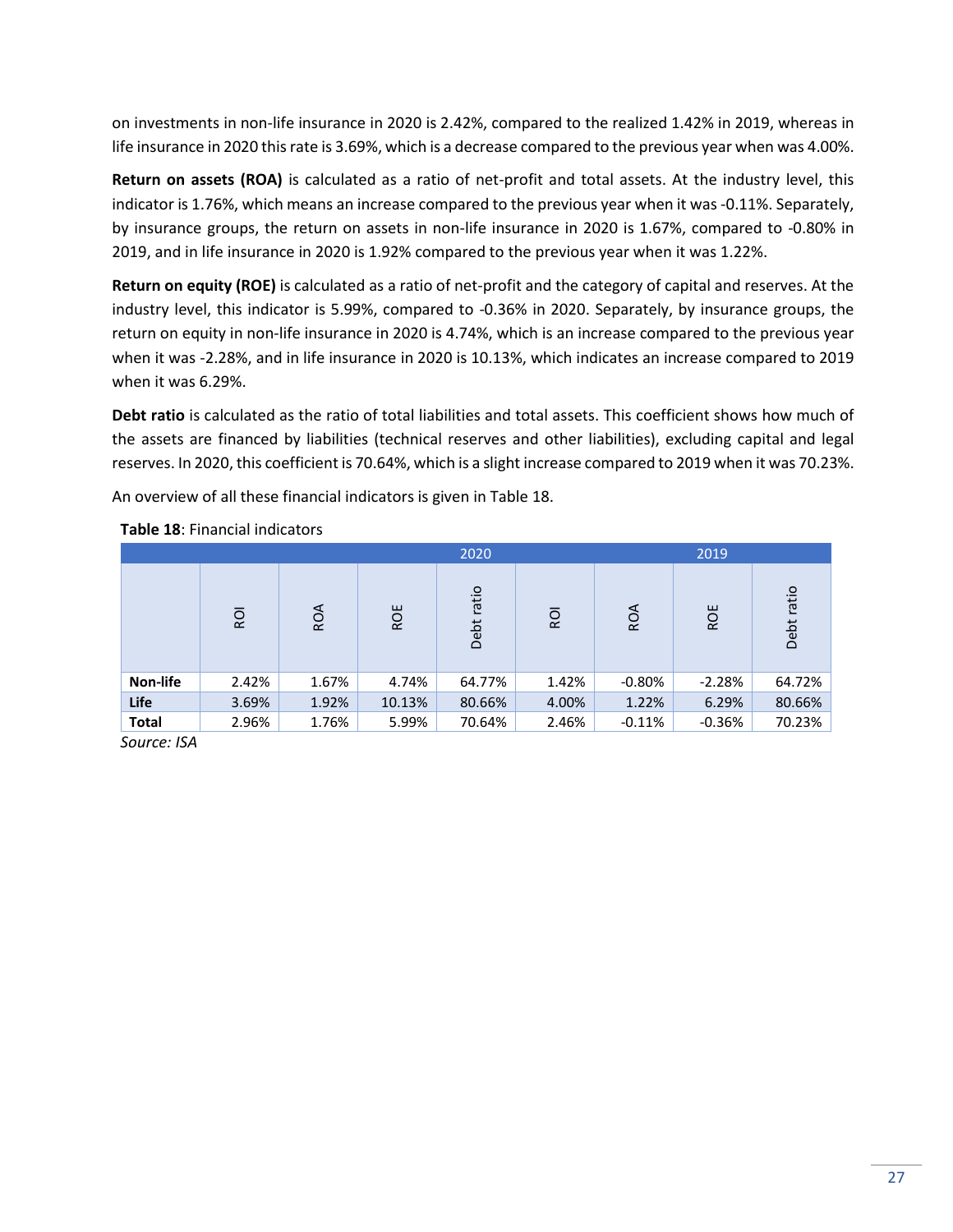## **3.2. INSURANCE INTERMEDIATION**

<span id="page-27-0"></span>The role of sales intermediation is increasingly influential in the insurance sector. During 2020, 43.49% (2019: 46.61%) of the realized GWP were realized through direct sales by the insurance companies, while 56.51% (2019: 53.39%) were realized through indirect channels of mediation (Table 19).

<span id="page-27-2"></span>

|                               | 2020       | $\frac{9}{6}$ | 2019       | %       | 2018      | %       |
|-------------------------------|------------|---------------|------------|---------|-----------|---------|
| Direct sales                  | 4,377,661  | 43.49%        | 4,933,179  | 46.61%  | 4,838,893 | 48.74%  |
| Insurance brokerage companies | 3,237,761  | 32.17%        | 3,135,577  | 29.63%  | 2,745,963 | 27.66%  |
| Insurance agents              | 1,174,967  | 11.67%        | 1,046,595  | 9.89%   | 1,053,116 | 10.61%  |
| Insurance agencies            | 839,930    | 8.34%         | 898,496    | 8.49%   | 85,866    | 8.65%   |
| <b>Banks</b>                  | 393,431    | 3.91%         | 508,507    | 4.80%   | 371,757   | 3.74%   |
| Travel agents                 | 9,015      | $0.09\%$      | 32,593     | 0.31%   | 34,198    | 0.34%   |
| Other distributive channels   | 20,700     | 0.21%         | 17,823     | 0.17%   | 15,937    | 0.16%   |
| Auto salons                   | 12,425     | 0.12%         | 10,633     | 0.10%   | 9,041     | 0.09%   |
| <b>Total</b>                  | 10,065,890 | 100.00%       | 10,583,403 | 100.00% | 9,927,565 | 100.00% |

**Table 19**: Structure of sales channels for insurance policies according to realized GWP (thousands MKD)

*Source: ISA*

## **3.2.1. Insurance agency activites**

<span id="page-27-1"></span>Insurance agency activities refers to preparation and conclusion of insurance contracts, on behalf and at the expense of one or more insurance companies, for insurance products that do not compete with each other. Representation on the insurance market in the Republic of North Macedonia is performed through insurance agents – natural persons, insurance agencies and banks that have received a license to perform insurance representation activities. Through these channels, in 2020, 23.93% of GWP was realized (2019: 23.18%), i.e. 2.41 billion MKD (2019: 2.51 billion MKD), which is a decrease of 1.85% compared to the previous year.

The insurance agency activities through natural persons is performed on the basis of a license from the ISA, which they receive after a previously passed exam for performing insurance representation activities. In the total GWP, the representation in insurance through natural persons participates with 11.67%, whereby in 2020 the number of representatives who had a license from ISA is 1,341. The register of all active insurance agents is available on the ISA website<sup>6</sup>.

The number of insurance agencies in relation to 2019 remained unchanged, i.e. there are 10 insurance agencies in insurance in total and 7 banks (Table 20). In the total GWP, the insurance agencies in insurance in 2020 participate with 839.93 million MKD or 8.34% of the total representation and in comparison to the previous year, there has been a decrease of 6.52% in (2019: 898.50 million MKD).

Also, insurance representation can be performed by a bank that has received a license for performing insurance representation activities from the National Bank of the Republic of North Macedonia, based on prior consent from ISA. Banks participated with 393.43 million MKD or 3.91% in the total GWP which is a decrease of 22.63% in comparison the previous year (2019: 508.507 million MKD).

<sup>6</sup> [http://aso.mk/wp-content/uploads/2019/12/registar\\_liczenczirani-zastapniczi-vo-osiguruvanje-12-2019.pdf](http://aso.mk/wp-content/uploads/2019/12/registar_liczenczirani-zastapniczi-vo-osiguruvanje-12-2019.pdf)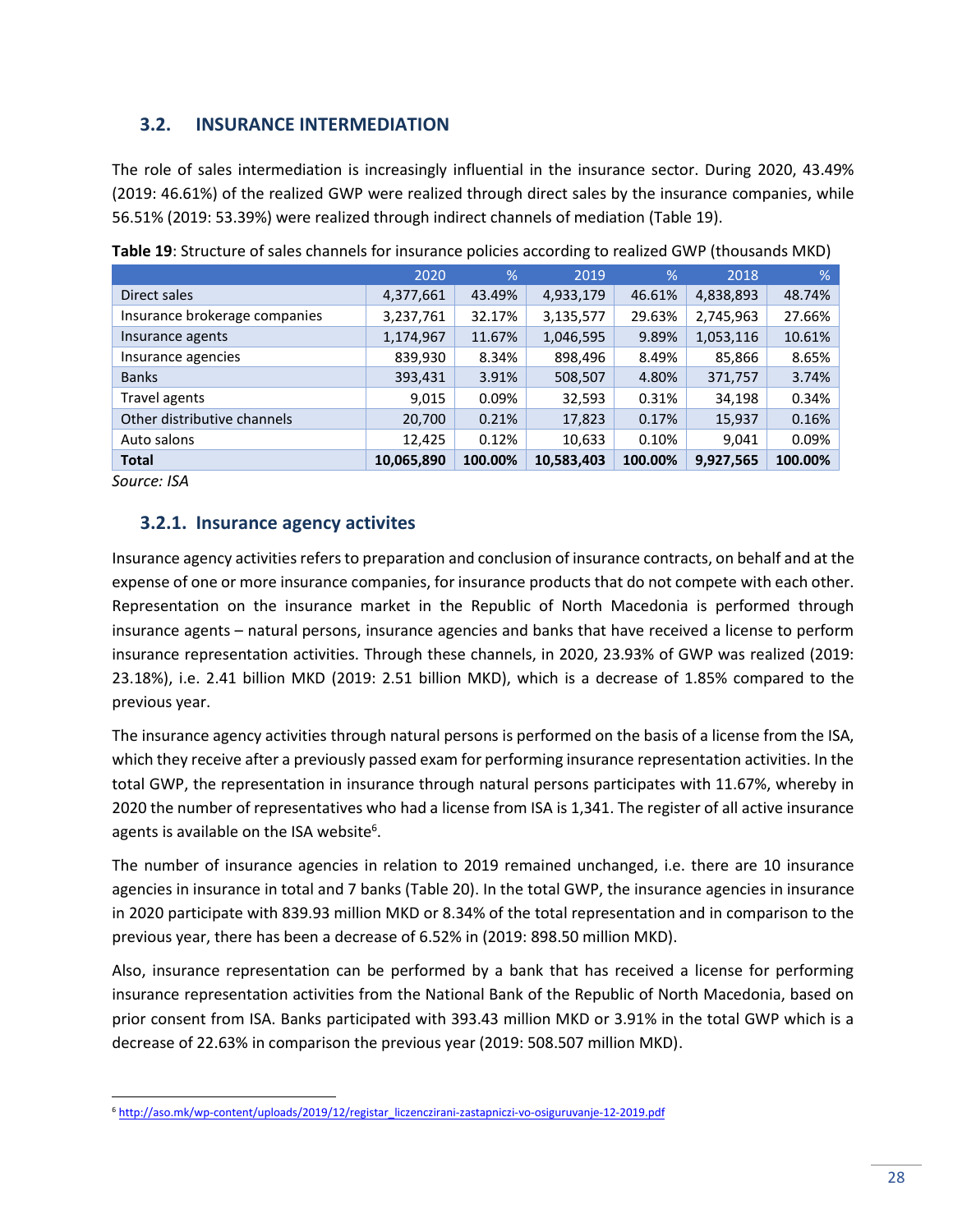<span id="page-28-0"></span>

|                         | <b>Name of agency</b>                                  |
|-------------------------|--------------------------------------------------------|
| $\mathbf{1}$            | Insurance agency AKTIVA OSIGURUVANJE JSC Skopje        |
| $\overline{2}$          | Insurance agency TREND-MR AD Skopje                    |
| $\overline{\mathbf{3}}$ | JSC for insurance activities LION INS Skopje           |
| 4                       | Insurance agencyREA INSURANCE GROUP JSC Skopje         |
| 5                       | JSC for insurance activitesSAFE LIFE Makedonija Skopje |
| 6                       | Insurance agency FORTIS JSC Skopje                     |
| $\overline{7}$          | Insurance agencyLIFE VISION JSC Skopje                 |
| 8                       | Insurance agency VAS PRIJATEL JSC Prilep               |
| 9                       | JSC for insurance activities FAMILY PARTNER Skopje     |
| 10                      | JSC for insurance activities MOE OSIGURUVANJE Skopje   |
| 11                      | Sparkasse Banka JSC Skopje                             |
| 12                      | NLB Tutunska Banka JSC Skopje                          |
| 13                      | <b>HALK Banka JSC Skopje</b>                           |
| 14                      | Stopanska Banka JSC Skopje                             |
| 15                      | Komercijalna Banka JSC Skopje                          |
| 16                      | Uni Banka JSC Skopje                                   |
| 17                      | <b>TTK Banka JSC Skopje</b>                            |

#### **Table 20**: Register of insurance agencies and banks

*Source: ISA*

During 2020, 71,165 insurance contracts (policies) were concluded through insurance agencies (2019: 84,432), which is a decrease of 15.71% compared to the previous year. Through the banks, in 2020, 145,814 insurance contracts were concluded (2019: 144,136), which is an increase of 1.16% compared to the previous year.

The distribution of the total GWP, by insurance classes, realized by the representation companies and the banks is presented in Chart 14.

<span id="page-28-1"></span>

#### **Chart 14**: GWP structure, by insurance classes

*Source: ISA*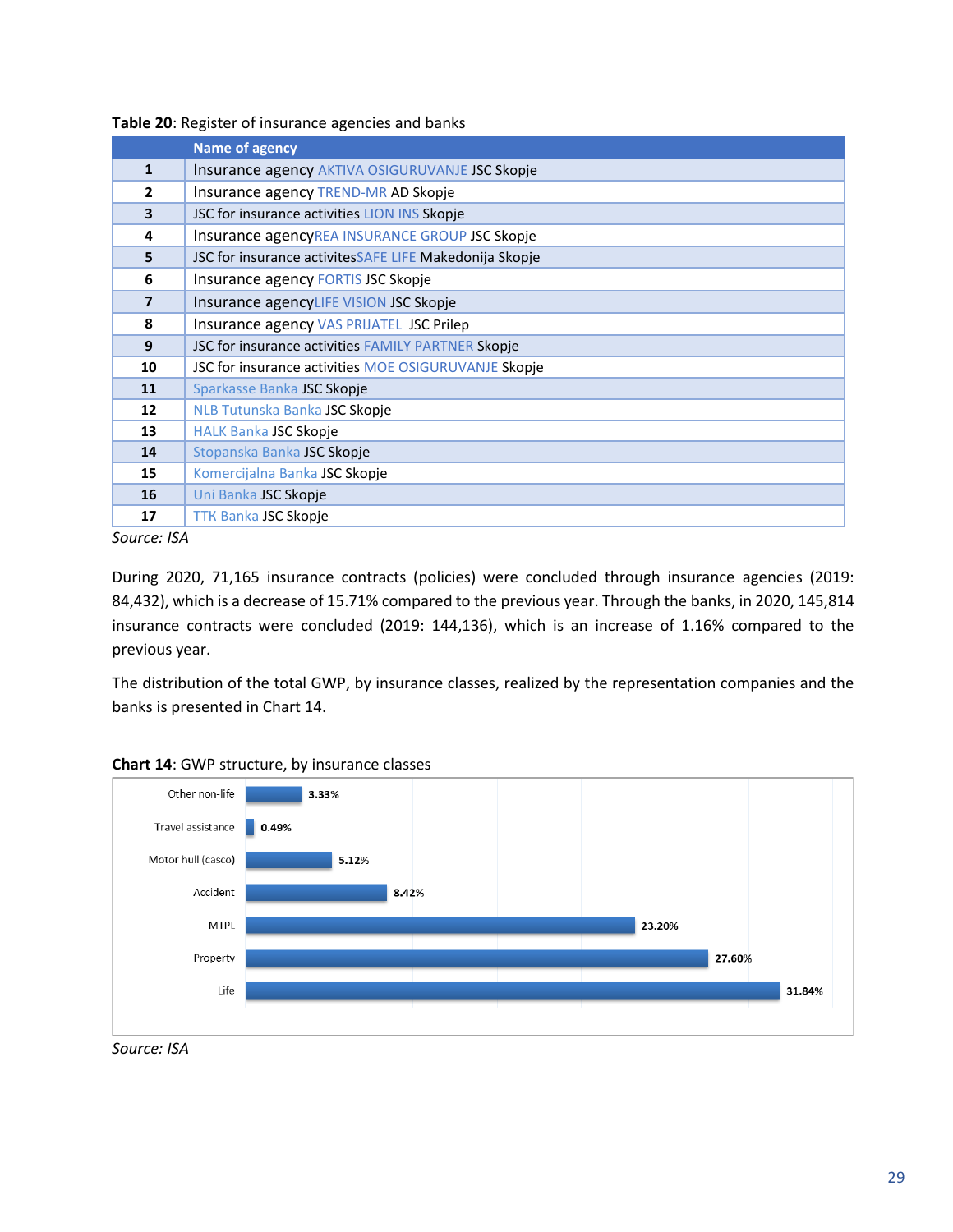## **3.2.2. Insurance brokerage activities**

<span id="page-29-0"></span>Insurance brokerage activities include mediation in negotiating insurance and reinsurance coverage, as well as in the realization of indemnity claims after an insured harmful event with the insurance and reinsurance companies, on behalf and for the account of the clients. Through this distribution channel, insurance brokerage companies in 2020 realized 32.17% of GWP (2019: 29.63%), i.e. 3.24 billion MKD (2019: 3.14 billion MKD), which is an increase of 3.26% compared to the previous year.

At the end of 2020, 40 insurance brokerage companies operated on the insurance market, (Table 21). During 2020, a work permit has been issued to a new insurance brokerage company (Insurance brokerage company OMADA OSIGURUVANJE AD Skopje) and the permit for performing insurance brokerage activities has been returned to the Insurance Brokerage Company ENSA BROKER AD Skopje. In addition, in 2020 the permit to the Insurance Brokerage Company Safe Invest AD Skopje has been revoked.

#### **Table 21:** Register of insurance brokerage companies

<span id="page-29-1"></span>

|                         | Name of the company                                                                     |
|-------------------------|-----------------------------------------------------------------------------------------|
| $\mathbf{1}$            | Joint stock insurance brokerage company EURO EXPERTS Skopje                             |
| $\overline{\mathbf{2}}$ | Insurance brokerage company EURO MAK BROKER JSC Skopje                                  |
| 3                       | Insurance brokerage company IN BROKER JSC Skopje                                        |
| 4                       | Joint stock insurance brokerage company WFP JSC Skopje                                  |
| 5                       | Insurance brokerage company MOBILITY BROKER JSC Skopje                                  |
| 6                       | Insurance brokerage company SEDA BROKER JSC Skopje                                      |
| $\overline{\mathbf{z}}$ | Insurance brokerage company NASE OSIGURUVANJE JSC Kocani                                |
| 8                       | Insurance brokerage company JDB BROKER JSC Skopje                                       |
| 9                       | Insurance brokerage company DELTA-INS BROKER JSC Skopje                                 |
| 10                      | Joint stock insurance brokerage company A-TIMR Skopje                                   |
| 11                      | Insurance brokerage company LEGRA JSC Skopje                                            |
| 12                      | Insurance brokerage company POLISA PLUS JSC Skopje                                      |
| 13                      | Insurance brokerage company AMG PREMIUM JSC Skopje                                      |
| 14                      | Insurance brokerage company SUPER BROKER JSC Skopje                                     |
| 15                      | Insurance brokerage company KORAB INS JSC Skopje                                        |
| 16                      | Insurance brokerage company NOV OSIGURITELEN BROKER JSC Skopje                          |
| 17                      | Insurance brokerage company CERTUS JSC Skopje                                           |
| 18                      | Insurance brokerage company STM BROKER PLUS JSC Skopje                                  |
| 19                      | Insurance brokerage company AM BROKER JSC Skopje                                        |
| 20                      | Insurance brokerage company MEGA BROKER JSC Skopje                                      |
| 21                      | Insurance brokerage company CVO BROKER JSC Ohrid                                        |
| 22                      | Insurance brokerage company ASUC BROKER JSC Skopje                                      |
| 23                      | Insurance brokerage company VIA BROKER JSC Glumovo Skopje                               |
| 24                      | Joint stock insurance brokerage company VEBER GMA JSC Bitola                            |
| 25                      | Insurance brokerage company MAK TREND BROKER JSC Skopje                                 |
| 26                      | Insurance brokerage company SN OSIGURITELEN BROKER JSC Bitola                           |
| 27                      | Joint stock company for performing insurance brokerage operations PORSCHE BROKER Skopje |
| 28                      | Insurance brokerage company JOKER INS BROKER JSC Gevgelija                              |
| 29                      | Insurance brokerage company EOS BROKER JSC Skopje                                       |
| 30                      | Insurance brokerage company PETROL OIL BROKER JSC Skopje                                |
| 31                      | Insurance brokerage company AURO BROKER JSC Struga                                      |
| 32                      | Insurance brokerage company RIZIKO OSIGURUVANJE JSC Skopje                              |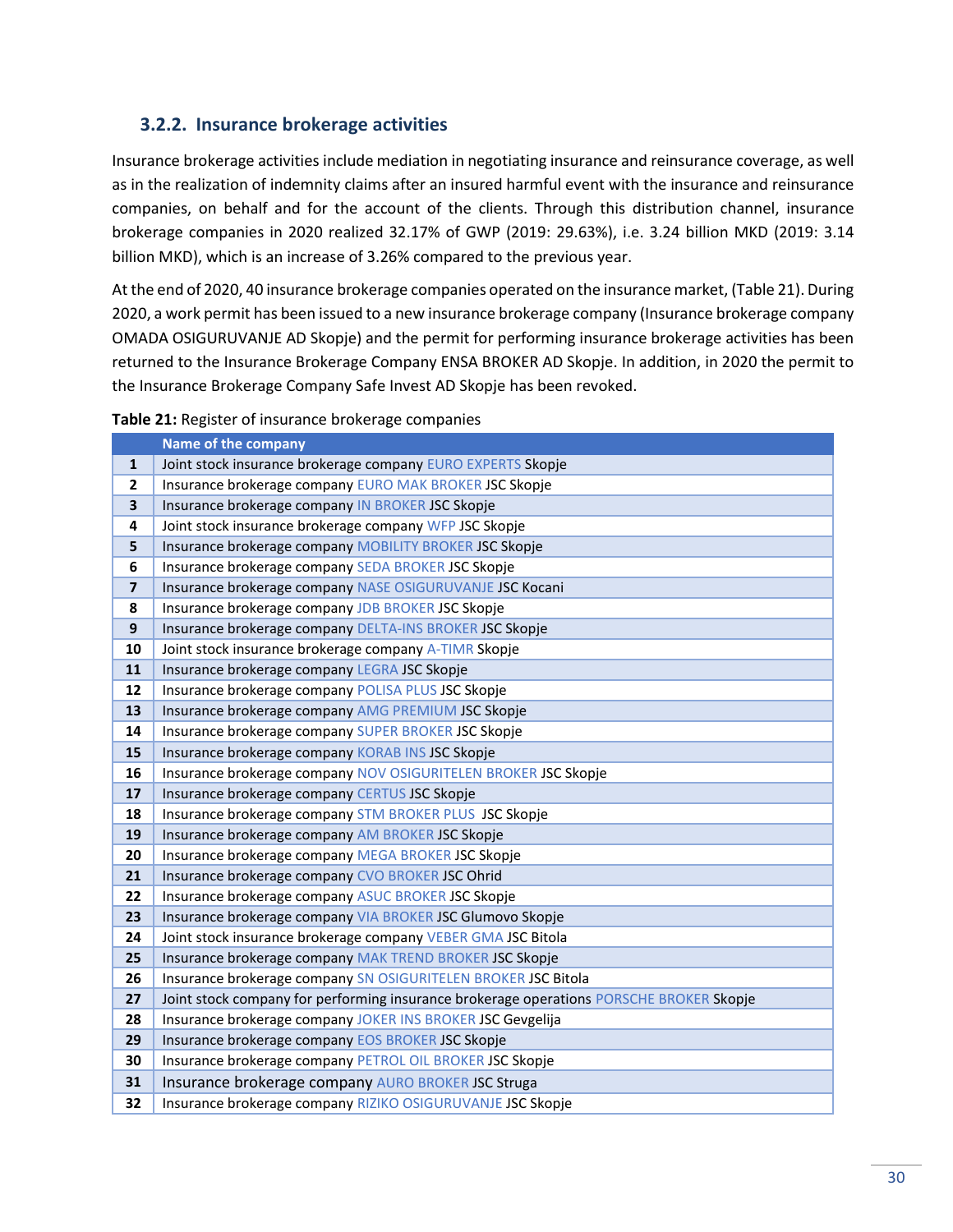| 33 | Insurance brokerage company WIN BROKER JSC Skopje            |
|----|--------------------------------------------------------------|
| 34 | Insurance brokerage company BROLINS JSC Skopje               |
| 35 | Insurance brokerage company MAKOAS BROKER JSC Strumica       |
| 36 | Insurance brokerage company SMART MONEY SOLUTIONS JSC Skopie |
| 37 | Insurance brokerage company IBIS OSIGURUVANJE JSC Strumica   |
| 38 | Insurance brokerage company ALFA BROKER JSC Kumanovo         |
| 39 | Insurance brokerage company OMADA OSIGURUVANJE JSC Skopje    |
| 40 | Insurance brokerage company ENSA JSC Skopje                  |
|    |                                                              |

*Source: ISA*

In this period, insurance brokerage companies realized sales of 306,693 policies (2019: 364,925), which is a decrease of 15.96% compared to the previous year.

The distribution of the total GWP, by classes of insurance, realized by the insurance brokerage companies, is presented in Chart 15.



<span id="page-30-0"></span>

*Source: ISA*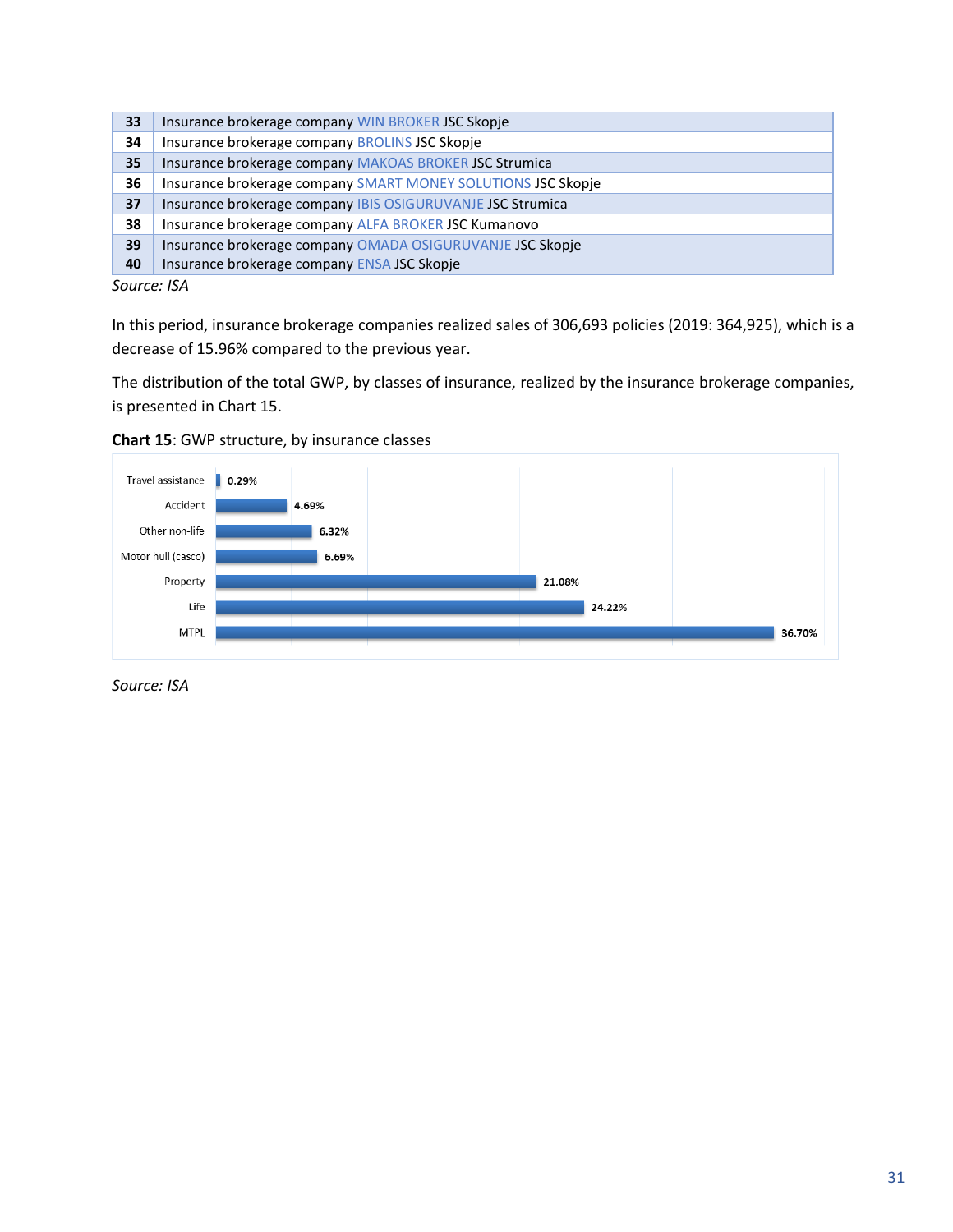#### **3.3. NATIONAL INSURANCE BUREAU**

<span id="page-31-0"></span>Pursuant to the Law on Compulsory Traffic Insurance, the National Insurance Bureau (hereinafter: "NIB") performs the activities planned with the international agreements for insurance of owners and users of motor vehicles, from liability in traffic (green card) and represents the insurance companies from the Republic of North Macedonia in the international insurance organizations and institutions. The NIB also issues and prints international green cards for the needs of its members, maintains statistical records and performs statistical processing of statistical data from insurance companies, establishes and maintains a central system for recording policies and damages from the use of motor vehicles.

The NIB has been a member of the Council of Bureaux in Brussels since 1994, which aims to facilitate international road traffic of motor and trailer vehicles by insuring against liability for damages caused to third parties, under the conditions prescribed in the country visited and guaranteed that the injured persons in case of a traffic accident will be compensated for the damage caused by the use of the motor vehicle, by applying the national legislation of that country. At the same time, as a member of the Council, the NIB participates in the work of the Southeast European Group, which includes the countries in the region.

Eleven insurance companies are members of the NIB, i.e. all non-life insurance companies in the Republic of North Macedonia.

The report on the operations submitted by the NIB to the ISA, in accordance with Article 54 paragraph (3) of the Law on Compulsory Traffic Insurance, shows the financial operations of the NIB and the financial operations of the Guarantee Fund for 2020.

As of December 31, 2020, the total assets of the NIB amounted to 318.02 million MKD, of which 232.51 million are current assets, and the remaining 85.51 million refer to non-current assets and compared to the previous year increased by 0.50 %. In the total assets of the NIB, the largest share of 52.20% is taken by bank deposits, followed by receivables from insurance companies with 36.40% and investments in securities with 6.50%. In the total liabilities and capital of the NIB in 2020, the capital participates with 60.26%, and the liabilities with 39.68%. In 2020, NIB made a profit in amount of 2,610 thousand MKD (2019: profit of 2,696 thousand MKD).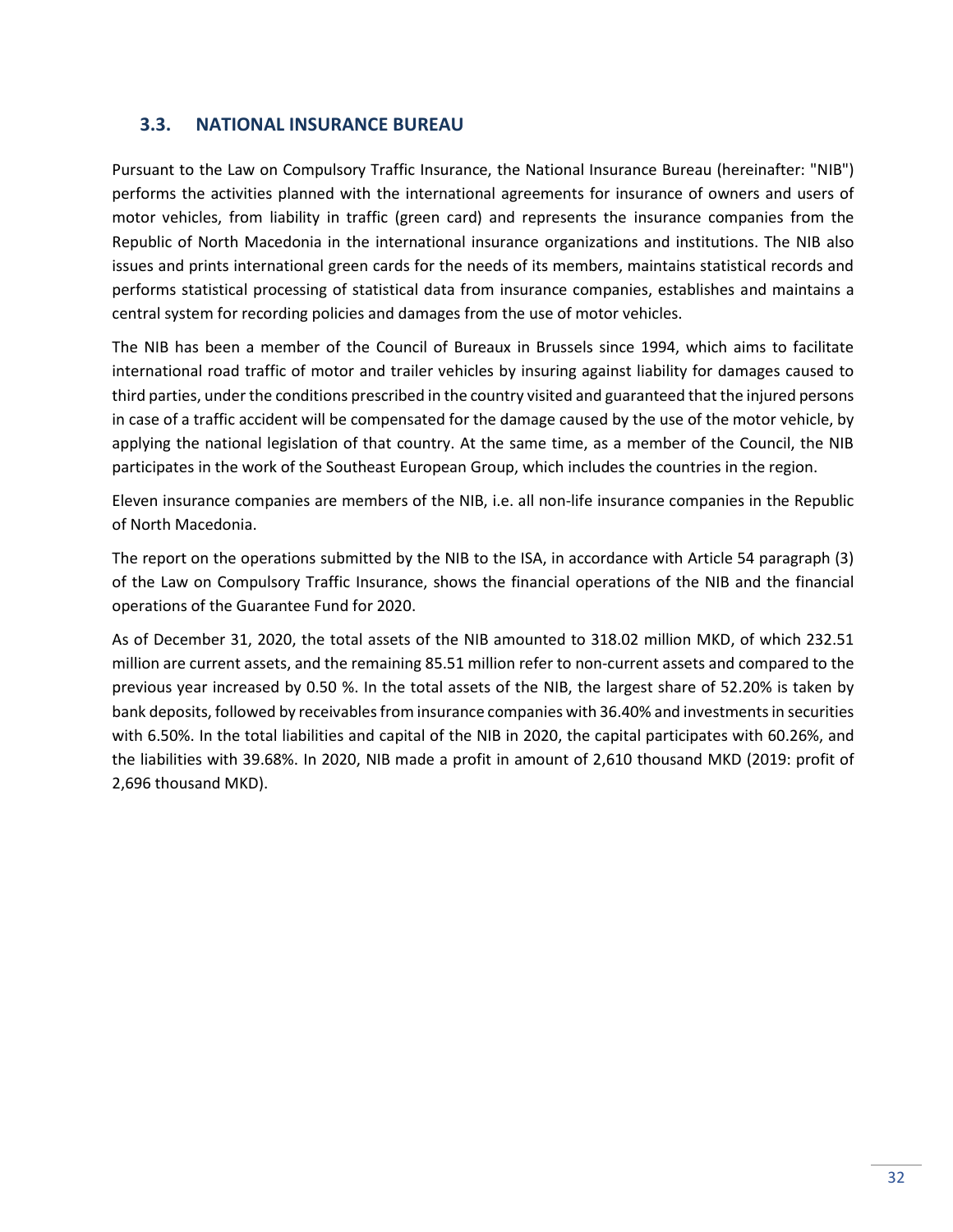### **3.3.1. Guarantee Fund of NIB**

<span id="page-32-0"></span>NIB, in accordance with Article 58 of the Law on Compulsory Traffic Insurance, establishes a Guarantee Fund that serves for the payment of:

- 1. claims caused on the territory of the Republic of North Macedonia by unknown and uninsured motor vehicles and trailers, uninsured boats and motor-powered ships, as well as uninsured aircraft;
- 2. claims caused on the territory of the Republic of North Macedonia by means of vehicles registered for transport of passengers in public traffic, for which the owners had not concluded a contract for insurance of passengers from the consequences of an accident;
- 3. claims from compulsory insurance that the damaged persons cannot collect due to termination of the insurance company with which the insurance contract was concluded, whereby only the part of the damage that was not compensated from the bankruptcy mass of the insurance company is paid; and
- 4. claims from insured motor vehicles originating from the territory of the Republic of North Macedonia, for which in accordance with the Cretan Agreement and other international agreements, are guaranteed by the National Insurance Bureau.

The work of the Guarantee Fund is based on the Law on Compulsory Traffic Insurance, as well as the Rulebook on the establishment and use of the Guarantee Fund and the Guidelines for keeping records and manner of payment of the Guarantee Fund assets, adopted by the NIB.

<span id="page-32-1"></span>

| <b>Name of the insurance</b><br>company | <b>Total GWP for all</b><br>compulsory insurance | % of share in GWP for<br>every compulsory share | <b>Share in the Guarantee</b><br><b>Fund</b> |
|-----------------------------------------|--------------------------------------------------|-------------------------------------------------|----------------------------------------------|
| Makedonija                              | 233,392                                          | 5.70%                                           | 10,548                                       |
| Triglav                                 | 465,591                                          | 11.37%                                          | 21,042                                       |
| Evroins                                 | 343,807                                          | 8.40%                                           | 15,538                                       |
| Sava                                    | 383,469                                          | 9.36%                                           | 17,331                                       |
| Winner                                  | 491,298                                          | 12.00%                                          | 22,204                                       |
| Eurolink                                | 354,499                                          | 8.66%                                           | 16,021                                       |
| <b>Grawe Non-life</b>                   | 245,775                                          | 6.00%                                           | 11,108                                       |
| Uniqa                                   | 525,037                                          | 12.82%                                          | 23,729                                       |
| Insurance policy                        | 390,471                                          | 9.54%                                           | 17,647                                       |
| <b>Halk</b>                             | 412,977                                          | 10.08%                                          | 18,664                                       |
| Croatia non-life                        | 248,961                                          | 6.08%                                           | 11,252                                       |
| <b>Total</b>                            | 4,095,277                                        | 100.00%                                         | 185,082                                      |

**Table 22:** Share in the Guarantee Fund by insurance companies for the period 1.1.-31.12.2020 (thousand MKD)

*Source: Report on the NIB operations for 2020*

Insurance companies that perform compulsory auto liability insurance are obliged to pay funds to the Guarantee Fund in an amount proportional to the premium realized by certain classes of the compulsory auto liability insurance in the previous trimester, for the current trimester of the current year.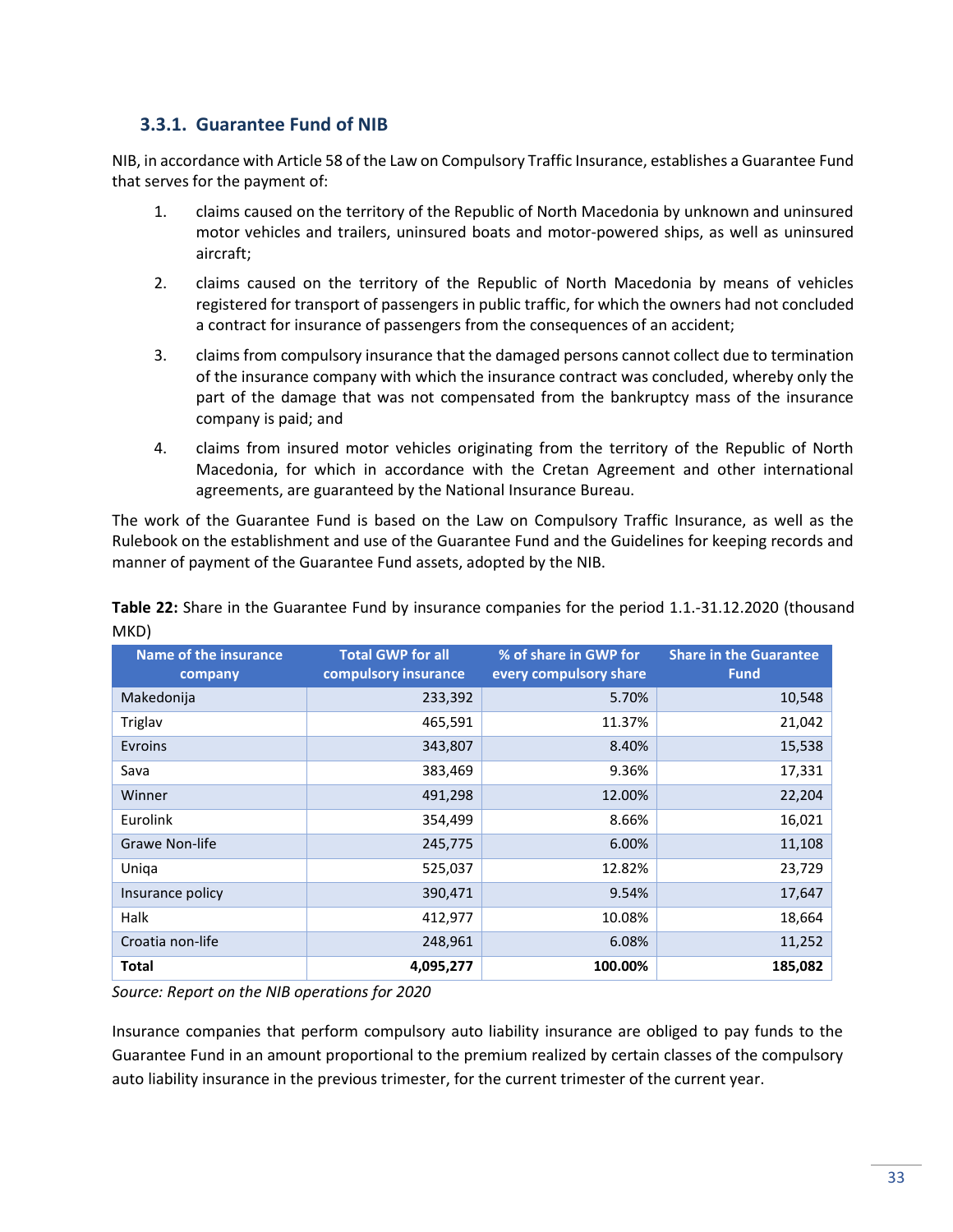In accordance with the decision of the Board of Directors of NIB, every calendar year a new distribution of funds from the Guarantee Fund in amount of 3,000,000 EUR is made, according to the percentage of participation of the insurance company in the total written premium for compulsory insurance. For 2020, the participation in the Guarantee Fund by insurance companies is shown in Table 22.

## **3.3.2. Reimbursement of claims from the Guarantee Fund**

<span id="page-33-0"></span>In accordance with Article 60 paragraph (4) of the Law on Compulsory Traffic Insurance, the insurance company that has processed and paid the claim for damages, has the right to a refund of the funds paid from the funds of the Guarantee Fund.

The funds of the Guarantee Fund do not compensate damages caused by the use of uninsured foreign motor vehicles moving on the territory of the Republic of North Macedonia, for which special international agreements are valid, signed by the Republic of North Macedonia.

<span id="page-33-1"></span>

| period 1.1.2020-31.12.2020    |                                                |                                                           |                                                                                                      |
|-------------------------------|------------------------------------------------|-----------------------------------------------------------|------------------------------------------------------------------------------------------------------|
| Name of the insurance company | No. of reported<br>claims for<br>reimbursement | No. of accepted<br>claims in the<br><b>Guarantee Fund</b> | <b>Accepted claims in</b><br>the Guarantee Fund<br>(claims+fees)<br><b>Amount in</b><br>thousand MKD |
| Makedonija                    | 79                                             | 79                                                        | 13,501                                                                                               |
| Triglav                       | 106                                            | 105                                                       | 16,860                                                                                               |
| Euroins                       | 63                                             | 62                                                        | 13,868                                                                                               |
| Sava                          | 80                                             | 80                                                        | 9,926                                                                                                |
| Winner                        | 67                                             | 67                                                        | 14,007                                                                                               |
| Eurolink                      | 63                                             | 63                                                        | 24,956                                                                                               |
| Grawe nonlife                 | 68                                             | 68                                                        | 15,431                                                                                               |
| Uniga                         | 65                                             | 65                                                        | 10,558                                                                                               |
| Insurance policy              | 70                                             | 70                                                        | 8,934                                                                                                |
| Halk                          | 50                                             | 49                                                        | 7,267                                                                                                |
| Croatia Nonlife               | 58                                             | 58                                                        | 10,291                                                                                               |

**Table 23**: Reported and accepted claims for damagaes to be reimbursed by the Guarantee Fund for the period 1.1.2020-31.12.2020

*Source: Report on the NIB operatins for 2020*

In 2020, 769 claims for refund were reported by the insurance companies to the NIB, out of which 766 claims in amount of 145.60 million MKD were accepted and refunded.

**Total 769 766 145,600**

The number of reported claims for refund to the Guarantee Fund in 2020 (769) was decreased by 45 claims compared to 2019 (814), i.e. decreased by 5.53%.